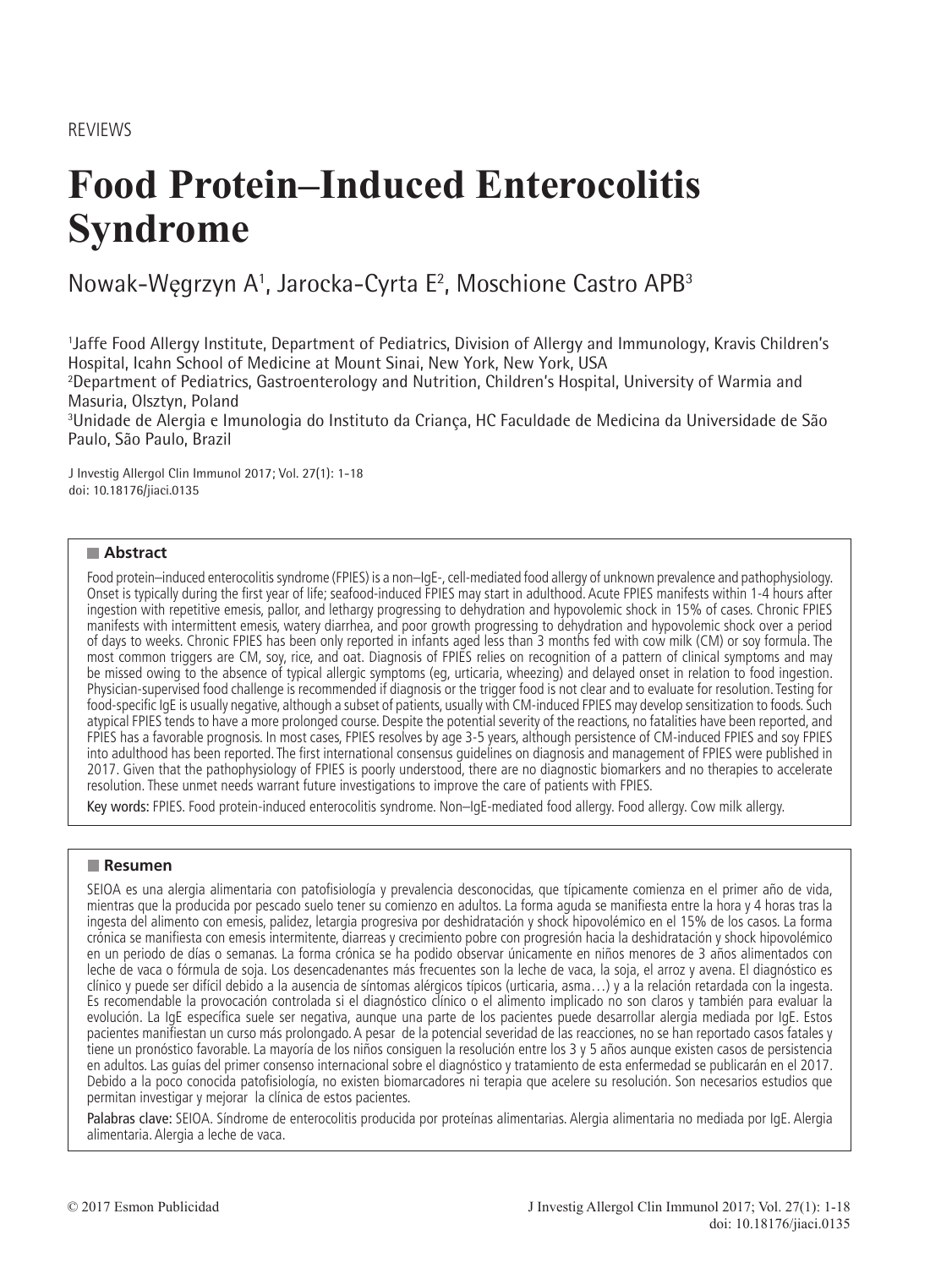#### **Introduction**

Allergic reactions to foods affecting the gastrointestinal (GI) tract were reported by Hippocrates, who observed that cow milk (CM) could cause urticaria, prolonged diarrhea, vomiting, and failure to thrive in infants that resolved when CM was removed from their diet [1]. At present, GI immune reactions to CM proteins that are mediated by T lymphocytes with or without the contribution of specific IgE antibody are estimated to account for up to 40% of CM protein allergy in infants and young children [2].

Food protein–induced enterocolitis syndrome (FPIES) is a type of non–IgE-mediated GI food allergy (non–IgE-GI-FA) [3-5]. Little is known about the prevalence of FPIES, although the disease is a well-established and distinct clinical entity [2]. The pathophysiology of FPIES requires further investigation; current evidence indicates that cell-mediated responses may play an important role, whereas IgE antibodies to the offending foods have minimal or no significance in pathophysiology [6]. In the absence of definitive laboratory tests, diagnosis relies predominantly on clinical responses to elimination diets with resolution of symptoms, oral food challenges with reappearance of symptoms following ingestion of the offending food, endoscopy and biopsy findings, and exclusion of causes such as infections, inflammatory bowel disease, ischemia, and metabolic disorders.

#### **Historical Perspective**

In 1940, Rubin [7] described intestinal bleeding due to CM allergy in newborns. Gryboski et al [8] and Powell [9] reported infants presenting in the first 6 weeks of life with recurrent vomiting, bloody diarrhea, and abdominal distension while being fed with CM-based formula. Many were dehydrated and appeared severely ill. Although evaluations for infectious etiologies were negative, improvement was observed with intravenous fluids or feeding with hydrolyzed casein-based formula, but not with soy-based formula. Upon reintroduction of CM-based formula, recurrence of severe emesis and elevation of the peripheral blood neutrophil count was observed within 1-4 hours. Subsequently, Powell characterized the major features of the disorder, and established criteria for the diagnosis of CMinduced enterocolitis and a standard challenge protocol [10]. Reports of a series of infants with food protein–induced enterocolitis by Sicherer et al [11] (16 patients) and Burks et al [12] (43 patients) further characterized clinical features and refined food challenge protocols. More recent reports have identified various solid foods as triggers for FPIES [13-18]. Prior to implementation of the *International Classification of Diseases*, *Tenth Revision (ICD-10)* code for FPIES (K52.2) in October 2015, no uniform *ICD* code existed [19]. The first international consensus guidelines on diagnosis and management of FPIES are to be published in 2017 [20].

#### **Epidemiology**

#### *Prevalence*

The prevalence of FPIES is unknown. Data from the only FPIES prospective birth cohort were reported by Katz et al [21], who noted a cumulative incidence of CM-induced FPIES (CM-FPIES) of 3 per 1000 newborns at a single hospital over 2 years (0.34%).

#### *Risk Factors*

Data on risk factors are scarce. In an Israeli populationbased birth cohort, FPIES was more frequent in infants delivered by cesarean section and of Jewish ethnicity; there was no association with gestational age, maternal age, number of siblings, maternal dairy product consumption, or age at introduction of CM [21]. There was a slight male predominance (60:40), although no data regarding the familial recurrence risk for FPIES were reported. A family history of atopy is common among children with FPIES (20%-77%); to date, only 3 cases of siblings with FPIES have been published. All 3 cases involved twins (1 identical and 2 fraternal twins) [22,23].

#### **Manifestations**

The manifestations and severity of FPIES depend on the frequency and quantity of exposure to the offending food (dose of food allergen). Expression of FPIES is also affected by the phenotype of an individual patient, which may vary over time [10-12,15].

#### *Acute FPIES*

Acute FPIES is characterized by repetitive, projectile emesis associated with pallor and lethargy within 1-4 hours (usually 2 hours) after ingestion and has been observed when the offending food is ingested on an intermittent basis or following a longer period of avoidance (days-years). Watery diarrhea (rarely with blood or mucus) develops in a subset of patients within 5-10 hours of ingestion and may last for up to 24 hours after exposure. Diarrhea is more common in infants and young children, and more commonly reported in Japan and Korea than in the US, UK, Australia, and Italy [15,18,21,24-26]. Acute FPIES reactions usually resolve within 24 hours following ingestion, provided the offending food is eliminated from the diet. Most children with acute FPIES thrive and have normal longitudinal growth (Table 1).

#### *Chronic FPIES*

Chronic FPIES is less well characterized than acute FPIES and has only been reported in infants younger than 4 months of age who were fed with CM- or soy-based formula and developed intermittent emesis, chronic watery diarrhea, and failure to thrive over a period of days-weeks. It is unclear whether chronic FPIES would develop upon prolonged feeding with a low dose of food allergen. Severe chronic FPIES may culminate in dehydration and hypovolemic shock [9,10]. Hypoalbuminemia and poor weight gain  $\left( \langle 10 \text{ g/d} \rangle \right)$  have been identified as independent predictors of chronic FPIES caused by CM in young infants with chronic GI symptoms and may help differentiate chronic FPIES from the other forms of non–IgE-GI-FA [24]. The defining features of chronic FPIES are that elimination of the offending food leads to resolution of symptoms within days to weeks and that reintroduction of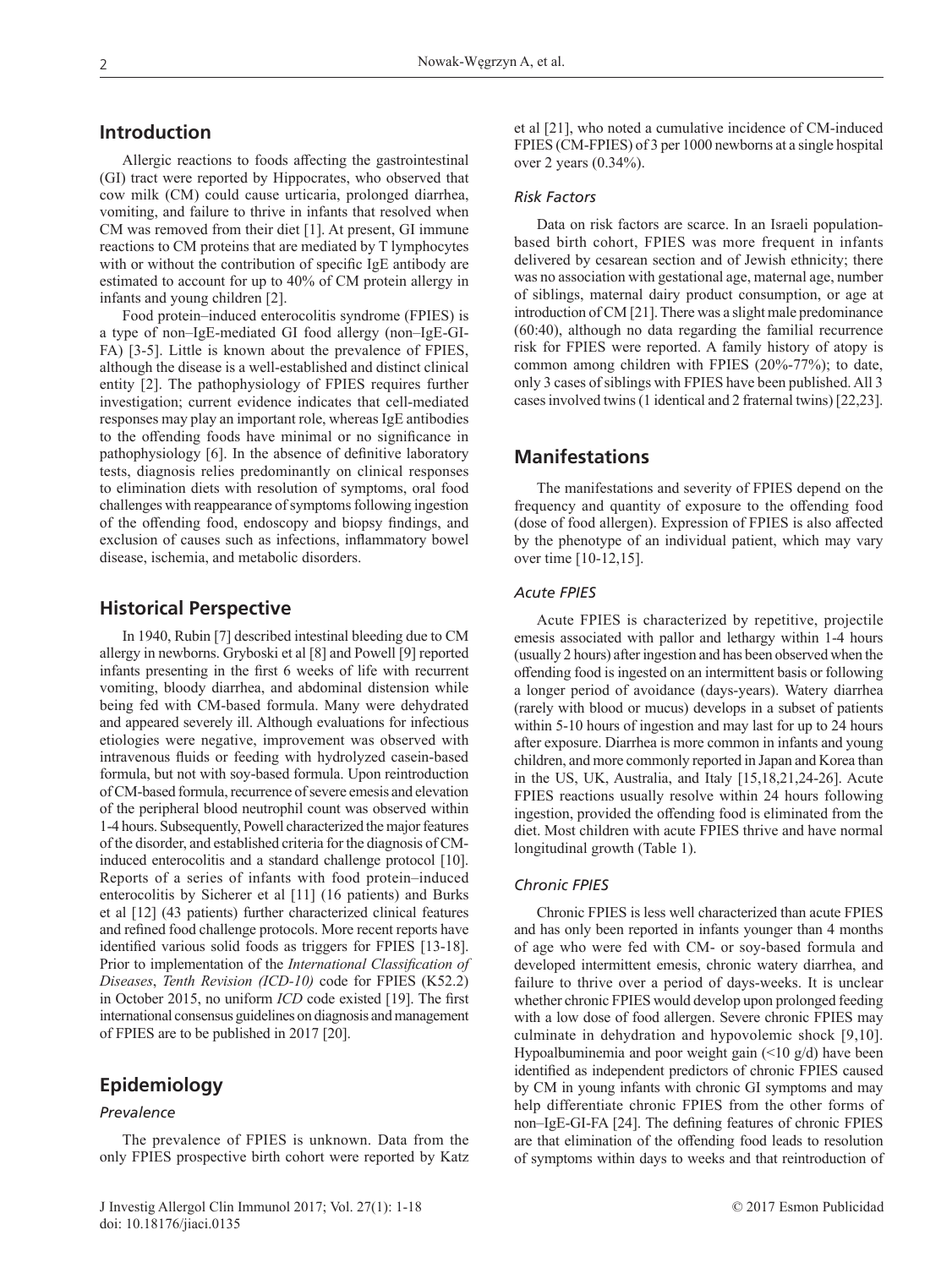| <b>FPIES</b><br>Phenotype | Defining Clinical Features                                                                                                                                                                                                                                                                                                                                                                                                                                                                                                                                                   | Laboratory Findings                                                                                                                                                                                                                                                                                                                                                                              |
|---------------------------|------------------------------------------------------------------------------------------------------------------------------------------------------------------------------------------------------------------------------------------------------------------------------------------------------------------------------------------------------------------------------------------------------------------------------------------------------------------------------------------------------------------------------------------------------------------------------|--------------------------------------------------------------------------------------------------------------------------------------------------------------------------------------------------------------------------------------------------------------------------------------------------------------------------------------------------------------------------------------------------|
| Acute                     | Occurs with intermittent food exposures, emesis<br>usually starts within 1-4 hours and is accompanied<br>by lethargy and pallor, occasionally hypothermia;<br>diarrhea may follow within 24 hours (usual<br>onset 5-10 hours). Symptoms usually resolve<br>within 24 hours following elimination of the food<br>from the diet. Growth is normal, and the child<br>is asymptomatic during elimination of the food<br>trigger.                                                                                                                                                 | Peripheral blood<br>Elevated white blood count with neutrophil predominance<br>Elevated eosinophils<br>Elevated platelets<br>Metabolic acidosis<br>Methemoglobinemia<br>Cerebrospinal fluid and gastric lavage fluid<br>Elevated white blood count with neutrophil predominance<br>Stool<br>Fecal leukocytes, eosinophils<br>Detectable eosinophil-derived neurotoxin<br>Visible or occult blood |
| Chronic                   | Occurs with daily ingestion of the food (eg,<br>feeding with cow milk or soy-based formula in<br>an infant). Symptoms include intermittent emesis,<br>chronic diarrhea, poor weight gain, and failure to<br>thrive. Infants with chronic FPIES usually return<br>to their usual state of health within 3 to 10 days of<br>switching to a hypoallergenic formula, although in<br>severe cases, temporary bowel rest and intravenous<br>fluids may be necessary. Subsequent feeding of the<br>offending food following a period of avoidance<br>results in the acute symptoms. | Peripheral blood<br>Elevated white blood count with neutrophil predominance<br>Elevated eosinophils<br>Elevated platelets<br>Metabolic acidosis<br>Methemoglobinemia<br>Hypoalbuminemia<br>Hypoproteinemia<br>Anemia<br>Stool<br>Visible or occult blood                                                                                                                                         |

Table 1. Defining Features for Acute and Chronic Phenotype of FPIES

Abbreviation: FPIES, food protein–induced enterocolitis syndrome.

the food following a period of elimination (eg, during an oral food challenge [OFC] to evaluate for acquisition of tolerance) induces an acute FPIES reaction (repetitive projectile emesis, lethargy, pallor) 1-4 hours following food ingestion (Table 1). The appearance of acute symptoms upon reintroduction of the food after a period of avoidance is specific to chronic FPIES and is not seen in food protein–induced enteropathy, proctocolitis, eosinophilic gastroenteritis, or celiac disease. Chronic FPIES is more commonly reported in Asian countries, primarily Japan and Korea, than in the US, Europe, or Australia [24,26,27].

#### *Confusion Regarding the Chronic FPIES Phenotype*

There is some confusion among the parents of children with chronic non–IgE-GI-FA and health care providers that any chronic GI symptoms involving vomiting and/or diarrhea in infants indicate chronic FPIES. However, such a diagnosis is presumptive and may be incorrect without a supervised OFC or evidence of accidental food ingestion resulting in a convincing acute FPIES episode. In contrast to other non– IgE-GI-FA disorders and eosinophilic gastroenteropathies, in which food is typically reintroduced at home, diagnosis of chronic FPIES implies that the offending food should be reintroduced under the supervision of a physician. Additionally, chronic GI symptoms have been associated with mast cell activation syndrome and with Ehlers-Danlos syndrome and are sometimes referred to as FPIES, although they likely represent the underlying GI tract disease associated with these disorders.

#### **Triggers of FPIES**

Although any food can cause FPIES, the most common foods are CM, soy (in the US but not in Australia or Israel), rice, and oat. Most infants and children with FPIES (60%-70%) react to a single food (mainly CM), approximately 20%-30% react to 2-3 foods, and about 10% react to 4 or more foods. In older children and adults, shellfish (shrimp, scallop), fish, and egg have been reported as possible triggers [28-30].

#### *FPIES Caused by CM/Soy*

FPIES is commonly caused by CM or soy proteins in formula-fed infants, with many (up to 40%) reacting to both foods, especially if aged younger than 6 months when formula is introduced [21,25,26]. Typical onset of CM-FPIES/soy FPIES is from the first days to 12 months of life, with the median time to onset being about 3-5 months; later onset is associated with delayed introduction of direct feeding with CM or soy protein in previously breastfed infants. FPIES attributed to the food protein in maternal milk is very rare in exclusively breastfed infants (less than 5% in most reports), suggesting a protective role of breastfeeding in FPIES. Symptoms during breastfeeding are more commonly reported from Japan, where up to 30% of infants were reported to have developed FPIES, suggesting potential genetic predisposition [27].

In the most severe cases, symptoms may manifest within the first days of life with severe bloody diarrhea, lethargy, abdominal distension, hypoactive bowel sounds, weight loss, failure to thrive, dehydration, hypothermia, metabolic acidosis,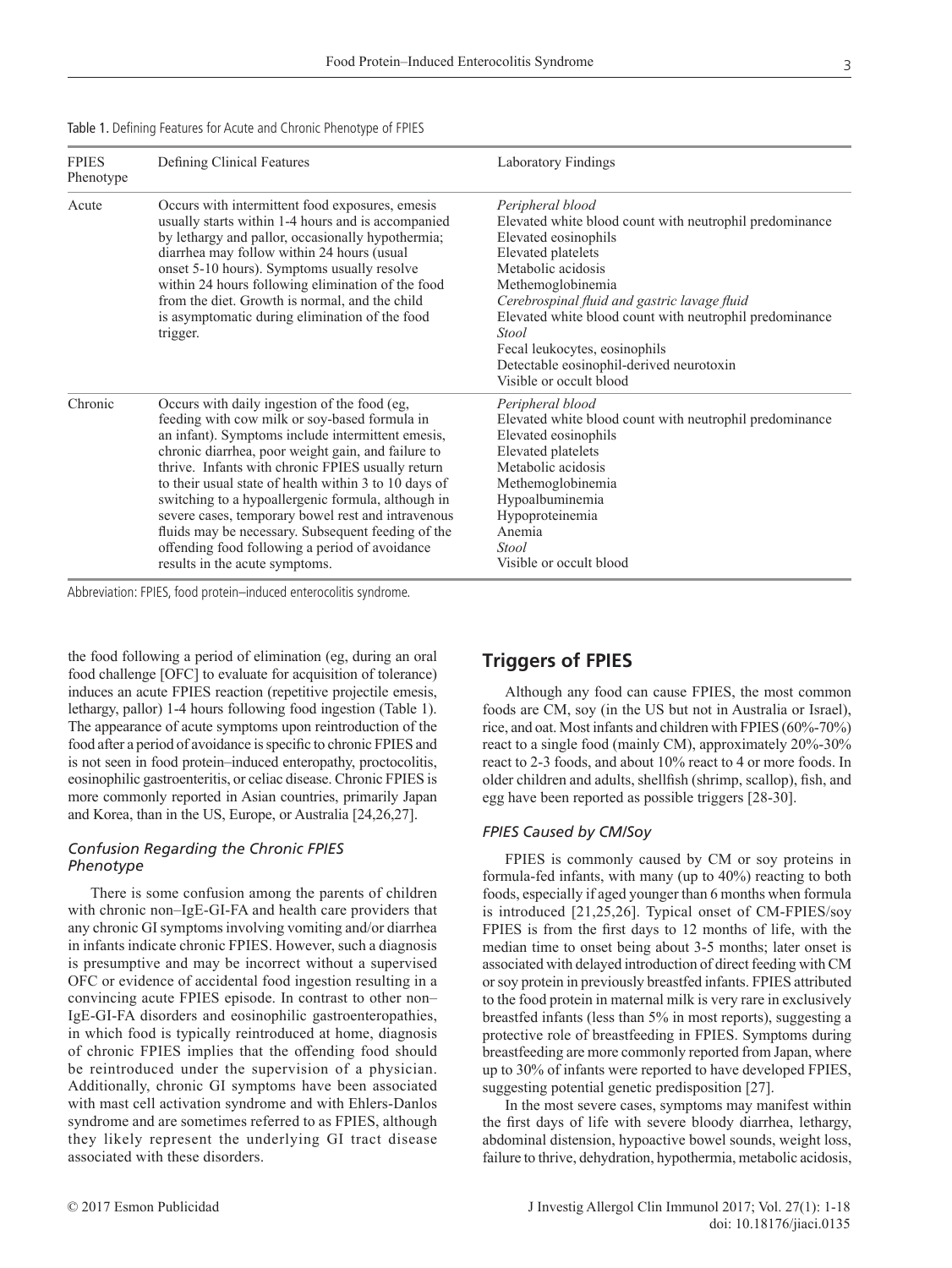electrolyte abnormalities, anemia, elevated white blood count with eosinophilia, and hypoalbuminemia [31,32]. Elevated C-reactive protein peaking at 24 hours after food ingestion has been reported in Japanese infants, especially those with fever; however, it is unclear whether the phenotype of these patients is consistent with FPIES, as only 66.7% developed emesis, 55.6% diarrhea, and 33.3% fever during OFC [33,34]. Intramural gas may be observed on abdominal radiographs, thus prompting a diagnosis of necrotizing enterocolitis, evaluation of sepsis, and treatment with antibiotics. Ileus requiring laparoscopy has been reported [35]. Overall, 75% of infants with FPIES appear acutely ill, including 15% who are hypotensive and require hospitalization and extensive evaluation before the diagnosis of FPIES is established. Methemoglobinemia has also been reported, and when present, is typically associated with severe reactions and profound acidemia [36].

#### *FPIES Caused by Solid Food*

FPIES can be caused by solid foods, such as cereal grains (rice, oat, wheat, barley), egg, fruits (apples, pears, banana, peaches), vegetables (sweet potato, squash, white potato), meats (poultry, beef, pork), legumes (soy green pea peanut), seafood (fish, shrimp and mollusks), and nuts. The onset of solid food FPIES occurs later than CM-FPIES, usually between 4 and 7 months, when solids are introduced into the diet. FPIES may develop de novo in older children and adults in association with crustacean shellfish (shrimp, crab, and lobster), mollusks (scallop), finned fish, and egg [8].

Diagnosis of solid food FPIES tends to be later than for CM-FPIES [13,15,18,37,38]. Infants often present with a history of multiple reactions and have undergone extensive evaluations for alternative etiologies (infectious, toxic, metabolic) before diagnosis is confirmed [15,38]. Delayed diagnosis may be explained by delayed onset of symptoms in relation to food ingestion, lack of skin or respiratory symptoms (eg, urticaria, wheezing), low index of suspicion that grains (eg, rice) and vegetables have low allergenic potential and are not considered a cause of severe food allergic reaction, and lack of a definitive diagnostic test.

#### *FPIES Caused by Fish*

FPIES caused by finned fish (eg, codfish, salmon, tuna) has been described as one of the most common triggers in infants and toddlers in Spain and Italy, likely reflecting the importance of fish in the diet and the relatively earlier age of introduction compared with other countries [14-16,39-44]. Table 2 presents the characteristics of fish-induced FPIES. The typical age of onset is older than for cereals or other solid foods, likely reflecting later introduction of fish into infant's diet.

#### *Geographical Differences in FPIES Triggers*

The Figure displays the geographic differences in the relevance of the individual foods as FPIES triggers. It is unclear to what extent this geographic variability is determined by genetic factors as compared with dietary habits or other environmental factors.



Figure. Geographic differences in FPIES triggers. Red, most common trigger foods; orange, less common trigger foods; yellow: the least common trigger foods. FPIES indicates food protein–induced enterocolitis syndrome. AU, Australia.

#### **Natural History of FPIES**

FPIES is a self-limiting disorder with a favorable natural history. The spontaneous development of tolerance in patients with CM-FPIES and soy FPIES has been reported to occur earlier than with FPIES induced by solid foods.

#### *FPIES Caused by CM/Soy*

In a large population-based cohort study from Israel, 75% developed tolerance to CM by 1 year, 89% by 2 years, and 94% by 3 years [21]. In contrast, in a large US case series, the median age of resolution was 6.7 years [18]. For soy-induced FPIES, the average reported age for tolerance is approximately 12 months, although this ranges from 6 months to >22 years [45]. Data from a challenge-based study in Korea show that CM-FPIES and soy FPIES may resolve significantly more rapidly than previously assumed [25]. In pooling data from multiple small cohorts, patients seem to be able to tolerate CM at around 3 years of age, although results from 2 recent large cohorts showed that tolerance developed later [13,15,21,24,25,37,38,45-58]. In a large US case series, the median age of resolution for CM-FPIES was 5.1 years, and in the UK, 25% of the patients had persistent CM-FPIES at 8 years of age [59]. In contrast, data from the same large US case series showed that the median ages of resolution were 4.7 years for rice and 4.0 years for oat [18]. Patients with positive skin prick test results to CM and or detectable serum CM-IgE (so called atypical CM-FPIES) are older at resolution (median, 13.8 years) than patients with a negative skin test [18]. It is unclear whether sIgE to other foods has a similar effect on natural history.

#### *FPIES Caused by Solid Foods*

The average reported age for developing tolerance to grains is 35 months; tolerance to other solids (vegetables, fruits, meats) develops at 42 months. Spanish and Italian studies reported that fish-induced FPIES resolved at 5.5 years (Table 2).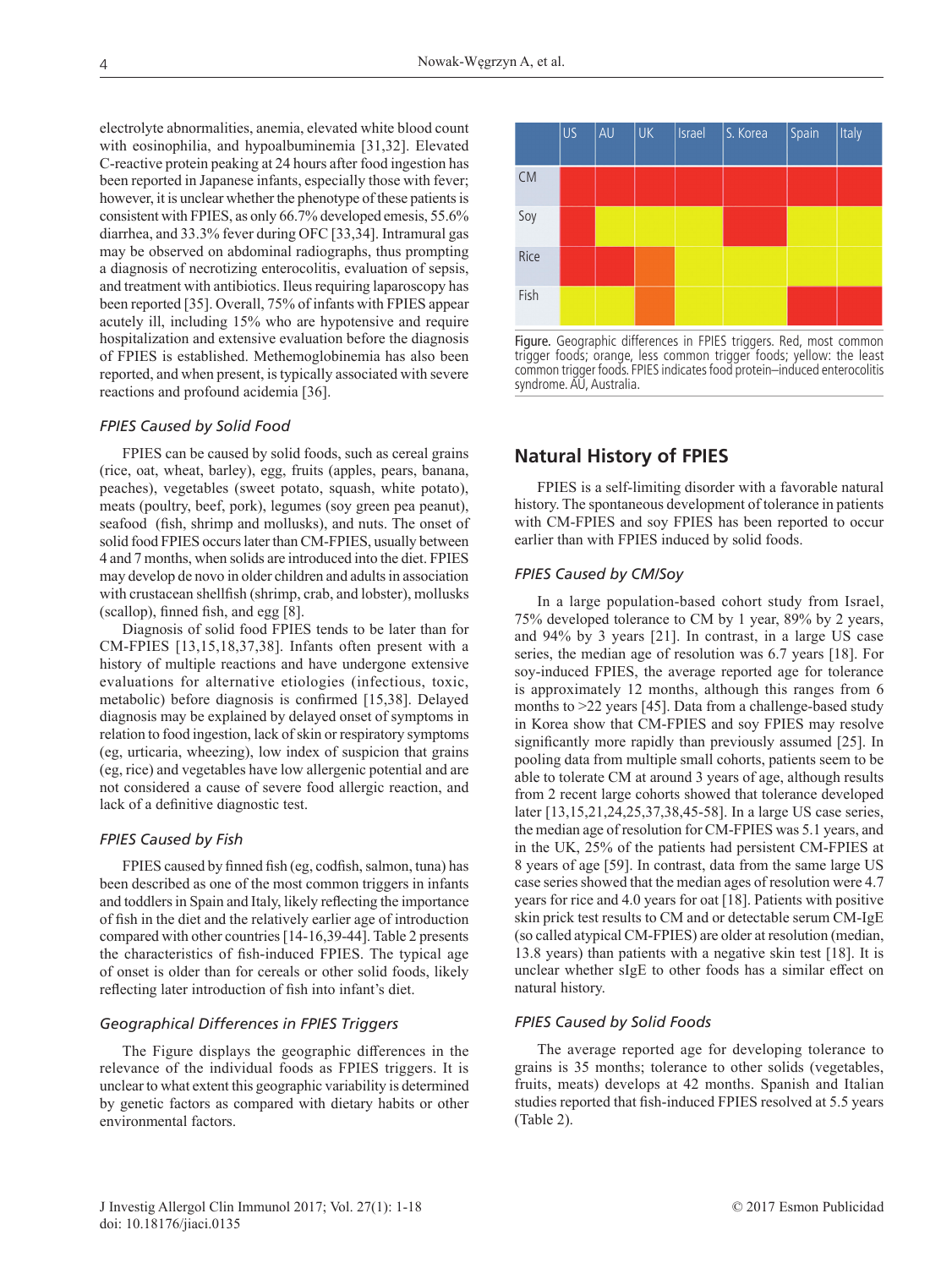| Table 2. Fish-Induced FPIES              |           |                             |                                                |                                                |                                            |                                                                                                                                                    |                                                |                                                                                                                                                                                                          |                    |                 |                                                |
|------------------------------------------|-----------|-----------------------------|------------------------------------------------|------------------------------------------------|--------------------------------------------|----------------------------------------------------------------------------------------------------------------------------------------------------|------------------------------------------------|----------------------------------------------------------------------------------------------------------------------------------------------------------------------------------------------------------|--------------------|-----------------|------------------------------------------------|
| Author                                   | Country   | Patients<br>Σó.<br>$\sigma$ | Mean Age<br>at Onset,<br>$\overline{\text{m}}$ | $\ddot{\mathbf{e}}$<br>Rango<br>m <sub>o</sub> | Fish                                       | Inclusion<br>Criteria                                                                                                                              | by Challenge,<br>Confirmed<br>Diagnosis<br>Δó. | Resolution,<br>Age at<br>y (No.)<br>Mean                                                                                                                                                                 | Personal<br>Atopy, | Family<br>Atopy | Other Food<br>Reaction                         |
| Zapatero<br>et al [40]                   | Spain     | $\overline{4}$              | 10.6                                           | $9 - 12$                                       | CF, SF<br>H, S,                            | Clinical criteria<br>in 9 patients<br>and OFC                                                                                                      | $\circ$                                        | 4-5 (4 patients total,<br>3 patients reacted<br>to a single fish)                                                                                                                                        | 4                  | Ř               | Ĕ                                              |
| Ruiz-Garcia<br>et al [39]                | Spain     | 5                           | 15.6                                           | $7 - 30$                                       | S, H,<br>$\geq$                            | criteria) and OFC<br>Clinical findings<br>(Powel/Sicherer                                                                                          | 5                                              | 7.0 (2)                                                                                                                                                                                                  | $\widetilde{R}$    | E               | legume - lentil<br>(1 patient)<br><b>FPIES</b> |
| et al [16]<br>Vila                       | Spain     | $\overline{17}$             | 17.3                                           | 5-120                                          | H, M, SH,<br>G, Me, S,<br>Ma, Sa<br>T, Sw, | Clinical findings<br>(Powel/Sicherer<br>and OFC<br>criteria)                                                                                       | $\mathbf{\sim}$                                | 4.8(5)                                                                                                                                                                                                   | ã                  | Ž               | (2 patients)<br>banana<br>FPIES                |
| Gonzalez-<br>et al [41]<br>Delgado       | Spain     | $\overline{16}$             | $\equiv$                                       | $\frac{1}{9}$                                  | H, W, S,<br>P, An, M                       | not clear if challenge<br>Powell criteria;<br>was performed                                                                                        | $\frac{1}{2}$                                  | OFC at 6 y<br>8 positive<br>4.5(3)                                                                                                                                                                       | $\frac{R}{R}$      | $\frac{R}{R}$   | ž                                              |
| Miceli Sopo<br>$et$ al $[14]$            | Italy     | 57                          | 28                                             | g                                              | G, Se<br>S, C,                             | criteria at Rome center)<br>criteria and Sopo<br>Clinical findings<br>(Sicherer clinical                                                           | $\overline{c}$                                 | (22 patients tested-<br>14 tolerant)<br>8.1                                                                                                                                                              | 35 <sup>a</sup>    | $15^a$          | ã                                              |
| Vasilopoulou<br>et al $[42]$             | Greece    |                             | $\overline{c}$                                 | $\mathbb{A}$                                   | Ĕ                                          | Clinical findings                                                                                                                                  | $\frac{1}{2}$                                  | Ĕ                                                                                                                                                                                                        | $\frac{\alpha}{2}$ | Ř               |                                                |
| et al $[43]$<br>Ludman                   | JK        | ${}^{\circ}$                | Ž                                              | Z                                              | Ž                                          | Clinical findings<br>(Powell criteria)                                                                                                             | E                                              | 5.5(7)                                                                                                                                                                                                   | E                  |                 |                                                |
| Gustafsson [44]<br>Karefylaki<br>and Dan | Sweden    | $\overline{10}$             | $\frac{8}{18}$                                 | $9 - 30$                                       | $\bigcirc$                                 | Clinical findings                                                                                                                                  | $\frac{1}{2}$                                  | 11-12 (2 patients)<br>4-8 (5 patients),                                                                                                                                                                  | E                  | E               | E                                              |
| et al [15]<br>Mehr                       | Australia |                             | $\circ$                                        | $\mathbb{X}$                                   | Ĕ                                          | OFC                                                                                                                                                |                                                | $\widetilde{\Xi}$                                                                                                                                                                                        | E                  | E               | $\frac{1}{2}$                                  |
| aMixed fish and shellfish.               |           |                             |                                                |                                                |                                            | not reported; OFC, oral food challenge; P, perch; S, sole; Se, seabass, SH, small hake; Sw, swordfish; Sa, salmon; T, tuna; W, whiting; Wh, whiff. |                                                | Abbreviations: An, and ovy; C, cod; C, cork float; F, flatfish; FPIES, food protein–induced enterocolitis syndrome; G, gilthead; H, hake; Ma, mackerel; Me, megrim; M, monkfish; NA: not applicable; NR: |                    |                 |                                                |

5<br>01.2017; Vol. 27(1): 1-18<br>doi: 10.18176/jiaci.0135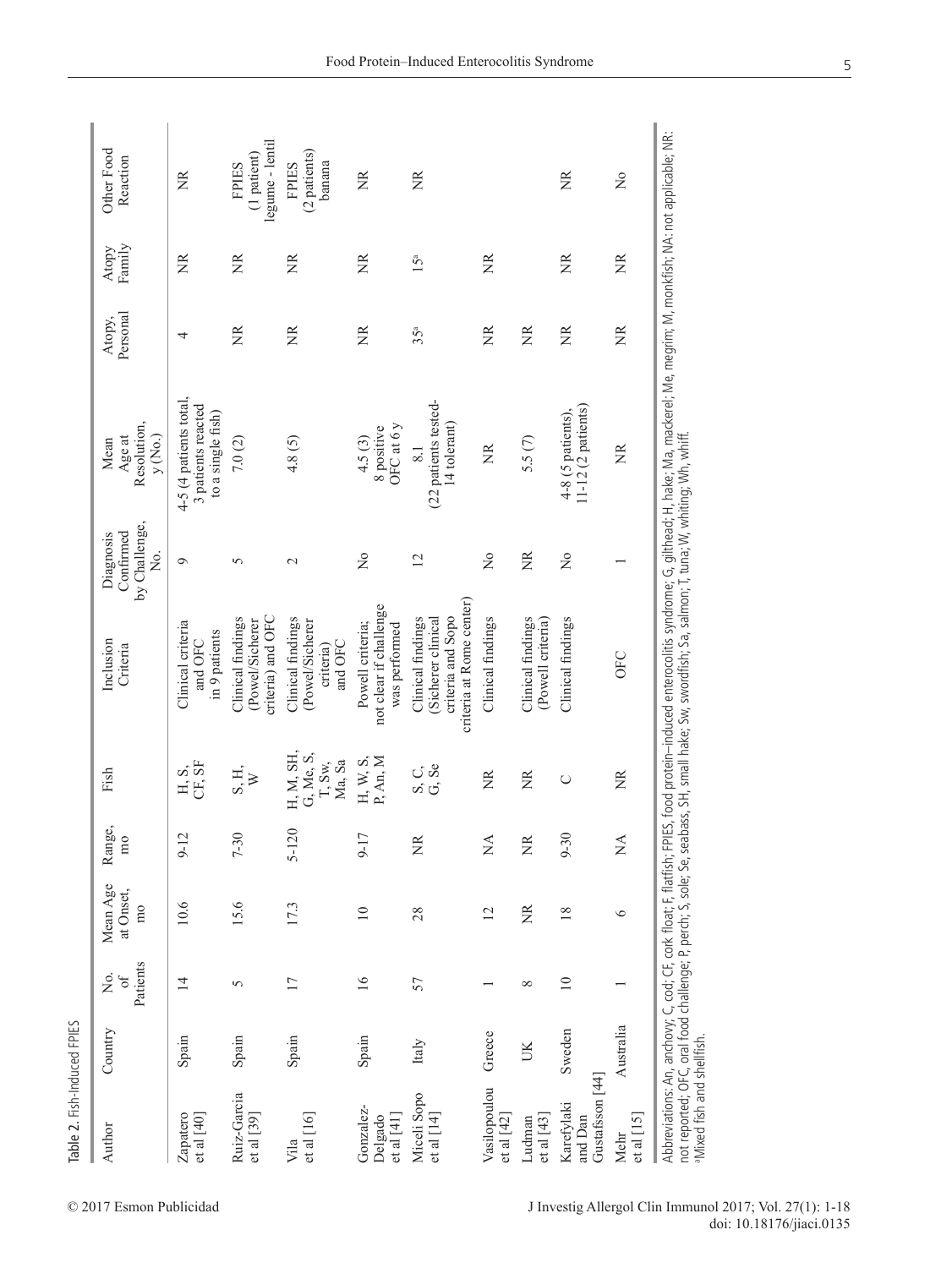#### **Diagnosis**

Diagnosis of FPIES relies on the clinical history, recognition of clinical symptoms, exclusion of other etiologies, and a physician-supervised OFC. Although OFC is the gold standard, most infants do not need to undergo confirmatory OFC, especially if they have a history of severe reactions and become asymptomatic following elimination of the suspected food. However, OFCs are necessary to determine resolution of FPIES or to confirm chronic FPIES. The revised diagnostic criteria for FPIES are presented in Table 3.

#### *Differential Diagnosis*

The differential diagnosis of FPIES is extensive and includes infectious diseases, other food allergies, and intestinal obstruction, as well as neurologic and metabolic diseases (Table 4). The initial episodes are often misdiagnosed as acute viral gastroenteritis or are evaluated for sepsis, especially if patients present with profound lethargy, hypotension, and have an elevated white cell count with a left shift [10,15].

A variety of other conditions may also be considered in the differential diagnosis, especially in infants with repeated episodes of severe or protracted vomiting. Metabolic disorders frequently present with episodic vomiting, dehydration, and lethargy, as well as metabolic acidosis but are not associated with specific food intake. Other associated features include hyperammonemia, hypoglycemia, hyperpnea, hematologic abnormalities, elevated liver enzymes, renal disease, and developmental delay not seen in adverse food reactions [60].

#### *OFC in FPIES*

OFC should be used to confirm the initial diagnosis if the history is unclear and to evaluate for resolution. OFC in FPIES is considered a high-risk procedure; up to 50% of patients undergoing positive challenges require treatment with intravenous fluids owing to the possibility of severe reaction [61]. Similarly, home challenge with suspected food triggers is generally not recommended because of the potential for severe adverse reactions. One recent study reported successful management of physician-supervised OFC reactions with oral rehydration and treatment of anecdotally mild reactions with oral rehydration [21].

Several OFC protocols for FPIES have been published and vary in dosing regimens, laboratory assessment, and treatment [10,61-64]. All OFCs require close supervision with immediate access to intravenous fluids. The peripheral intravenous line

Table 3. Diagnostic Criteria for Patients Presenting With Possible FPIES

| <b>Acute FPIES</b>                                                       |                                                                                         |  |  |  |
|--------------------------------------------------------------------------|-----------------------------------------------------------------------------------------|--|--|--|
| Major Criterion                                                          | Minor Criteria                                                                          |  |  |  |
| Vomiting in the 1-4 hour period after                                    | 1. A second (or more) episode of repetitive vomiting after eating the same suspect food |  |  |  |
| ingestion of the suspect food and<br>the absence of classic IgE-mediated | 2. Episode of repetitive vomiting 1-4 hours after eating a different food               |  |  |  |
| allergic skin or respiratory symptoms                                    | 3. Extreme lethargy with any suspected reaction                                         |  |  |  |
|                                                                          | 4. Marked pallor with any suspected reaction                                            |  |  |  |
|                                                                          | 5. Need for emergency room visit with any suspected reaction                            |  |  |  |
|                                                                          | 6. Need for intravenous fluid support with any suspected reaction                       |  |  |  |
|                                                                          | 7. Diarrhea within 24 hours (usually 5-10 hours)                                        |  |  |  |
|                                                                          | 8. Hypotension                                                                          |  |  |  |
|                                                                          | 9. Hypothermia                                                                          |  |  |  |
|                                                                          |                                                                                         |  |  |  |

*The diagnosis of FPIES requires that a patient meets the major criterion and at least 3 minor criteria.* If only a single episode has occurred, a diagnostic oral food challenge should be strongly considered to confirm the diagnosis, especially since viral gastroenteritis is so common in this age group. Further, while not a criterion for diagnosis, it is important to recognize that acute FPIES reactions will typically completely resolve over a matter of hours, compared to with the usual several-day course required for resolution of gastroenteritis. The patient should be asymptomatic and growing normally when the offending food is eliminated from the diet.

#### Chronic FPIES

| Severe presentation: when the offending food is ingested in on a regular     | The most important criterion for diagnosis of chronic  |
|------------------------------------------------------------------------------|--------------------------------------------------------|
| basis (eg. infant formula)                                                   | FPIES is resolution of the symptoms within days        |
| Intermittent but progressive vomiting and diarrhea (occasionally with        | following elimination of the offending food(s) and     |
| blood) can develop, sometimes with dehydration and metabolic acidosis.       | acute recurrence of symptoms when the food is          |
| <i>Milder presentation:</i> lower doses of the culprit food (eg solid foods) | reintroduced, onset of vomiting in 1-4 hours, and      |
| or food allergens in breast milk) lead to intermittent vomiting, and/or      | diarrhea in 24 hours (usually 5-10 hours). Without     |
| diarrhea, usually with poor weight gain/failure to thrive, but without       | confirmatory challenge, the diagnosis of chronic FPIES |
| dehydration or metabolic acidosis.                                           | remains presumptive.                                   |

Abbreviation: FPIES, food protein–induced enterocolitis syndrome. Reprinted with permission from Nowak-Węgrzyn et al [20].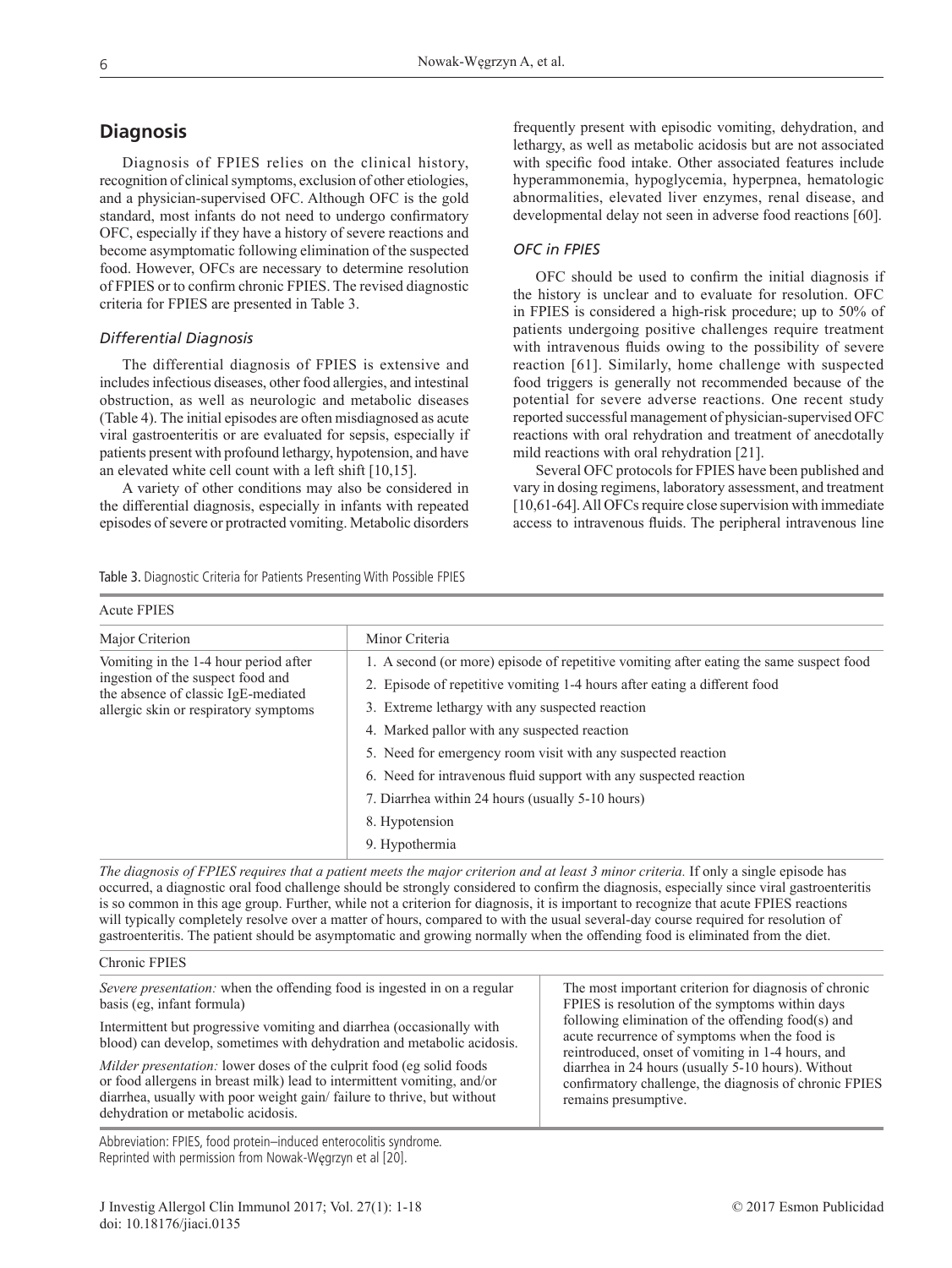#### Table 4. Differential Diagnosis of FPIES

| Condition                                                                                                                                                                                                                                                                                                                                                 | Features That May Distinguish From FPIES                                                                                                                                                                                                                                                                                                          |
|-----------------------------------------------------------------------------------------------------------------------------------------------------------------------------------------------------------------------------------------------------------------------------------------------------------------------------------------------------------|---------------------------------------------------------------------------------------------------------------------------------------------------------------------------------------------------------------------------------------------------------------------------------------------------------------------------------------------------|
| Infectious gastroenteritis<br>(eg, viral, bacterial)                                                                                                                                                                                                                                                                                                      | Single episode of illness, fever, sick contacts                                                                                                                                                                                                                                                                                                   |
| Sepsis                                                                                                                                                                                                                                                                                                                                                    | Fluid resuscitation alone not effective                                                                                                                                                                                                                                                                                                           |
| Necrotizing enterocolitis                                                                                                                                                                                                                                                                                                                                 | Newborns and younger infants, rapid escalation of symptoms, bloody stools, shock, intramural<br>gas on abdominal radiographs                                                                                                                                                                                                                      |
| Anaphylaxis                                                                                                                                                                                                                                                                                                                                               | Symptoms begin within minutes to 2 hours of exposure, positive IgE testing, usually other<br>manifestations (eg, urticaria)                                                                                                                                                                                                                       |
| Food aversion                                                                                                                                                                                                                                                                                                                                             | Clamping mouth shut and turning head away from the breast, bottle, spoon, or food; taking a<br>few sips or a small portion of the milk or food offered, and pulling away or arching back and<br>crying                                                                                                                                            |
| Inborn errors of metabolism:<br>urea cycle defects, hereditary<br>fructose intolerance,<br>hyperammonemic syndromes,<br>propionic /methylmalonic<br>aciduria, ß-oxidation defects,<br>hyperinsulinism-hyperammonemia<br>syndrome, pyruvate dehydrogenase<br>deficiency, mitochondrial disorders,<br>maple syrup urine disease,<br>ketothiolase deficiency | Developmental delay, neurologic manifestations, organomegaly, reaction to fruits and sugars<br>(saccharose, fructose)                                                                                                                                                                                                                             |
| Lactose intolerance                                                                                                                                                                                                                                                                                                                                       | In severe form, gas, bloating, cramps, diarrhea, borborygmi, and vomiting following ingestion<br>of liquid milk and large doses of dairy products with lactose                                                                                                                                                                                    |
| Neurologic disorders                                                                                                                                                                                                                                                                                                                                      |                                                                                                                                                                                                                                                                                                                                                   |
| (eg, cyclic vomiting)                                                                                                                                                                                                                                                                                                                                     | No relation to specific food intake                                                                                                                                                                                                                                                                                                               |
| Gastroesophageal reflux disease                                                                                                                                                                                                                                                                                                                           | Emesis more chronic and not usually severe (ie, does not lead to dehydration), only upper<br>gastrointestinal symptoms present                                                                                                                                                                                                                    |
| Hirschsprung disease                                                                                                                                                                                                                                                                                                                                      | Delay in passage of the first meconium, marked abdominal distension                                                                                                                                                                                                                                                                               |
| Food protein-induced enteropathy                                                                                                                                                                                                                                                                                                                          | Symptoms usually not temporarily associated with specific food intake, symptoms more chronic<br>than episodic, vomiting less severe; most commonly implicated foods are cow milk, soy, wheat,<br>egg white                                                                                                                                        |
| Eosinophilic gastroenteropathies<br>(eg, eosinophilic esophagitis,<br>eosinophilic gastroenteritis)                                                                                                                                                                                                                                                       | Usually not associated with specific food intake, symptoms more chronic than episodic,<br>vomiting less severe, more likely to have positive IgE tests                                                                                                                                                                                            |
| Celiac disease                                                                                                                                                                                                                                                                                                                                            | No temporal relationship between symptoms and specific food intake; progressive<br>malabsorption; celiac serology is positive                                                                                                                                                                                                                     |
| Immune enteropathies<br>(eg, autoimmune enteropathy,<br>immunodeficiency) and<br>inflammatory bowel disease                                                                                                                                                                                                                                               | Rare in infancy, not related to specific food intake                                                                                                                                                                                                                                                                                              |
| Obstructive problems (eg,<br>malrotation, Ladd bands, volvulus)                                                                                                                                                                                                                                                                                           | Not related to specific food intake, evidence of obstruction on radiological studies                                                                                                                                                                                                                                                              |
| Coagulation defects                                                                                                                                                                                                                                                                                                                                       | No relation to specific food intake                                                                                                                                                                                                                                                                                                               |
| $\alpha$ 1-antitrypsin deficiency                                                                                                                                                                                                                                                                                                                         | No relation to specific food intake; hepatic involvement, pruritus, white stools, splenomegaly                                                                                                                                                                                                                                                    |
| Primary immunodeficiencies                                                                                                                                                                                                                                                                                                                                | No relation to specific food intake; frequent infections                                                                                                                                                                                                                                                                                          |
| Mast cell activation syndrome                                                                                                                                                                                                                                                                                                                             | Recurrent abdominal pain, diarrhea, flushing, itching, nasal congestion, coughing, chest<br>tightness, wheezing, light-headedness (usually a combination of some of these symptoms<br>is present), and laboratory evidence of mast cell mediator (eg, N-methyl histamine,<br>prostaglandin D2 or 11-ß-prostaglandin F2 $\alpha$ , leukotriene E4) |
| Ehlers-Danlos syndrome                                                                                                                                                                                                                                                                                                                                    | Positive family history, prematurity, hypotonia, joint hypermobility, hip dislocation, smooth<br>velvety skin, easy bruising, poor wound healing                                                                                                                                                                                                  |

Abbreviation: FPIES, food protein–induced enterocolitis syndrome. Reprinted with permission from Nowak-Węgrzyn et al [20].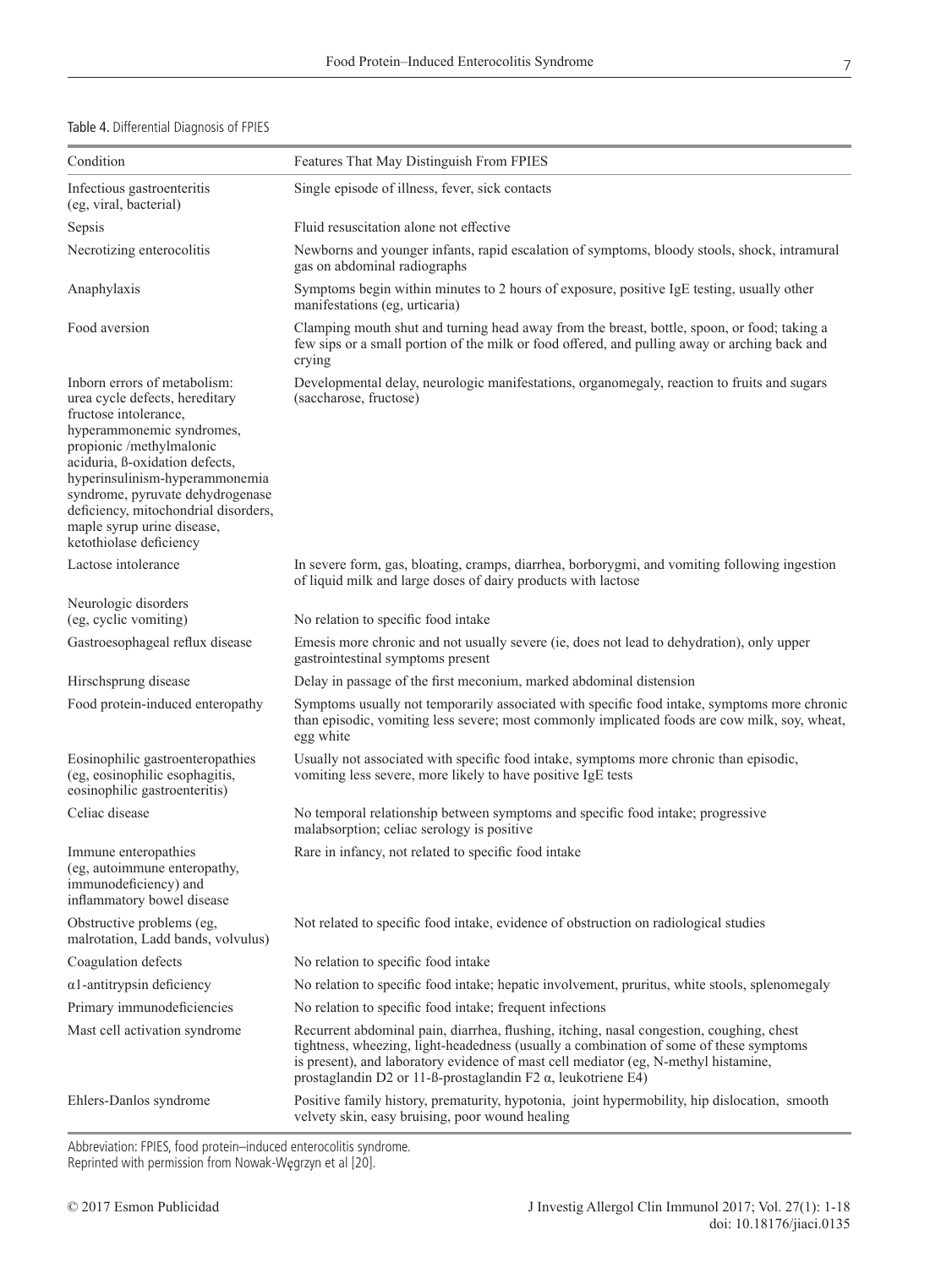should be secured prior to the OFC in patients with a history of severe reactions and/or anticipated difficult access. A baseline complete blood count with differential is recommended in the research setting (as a comparator with a postchallenge complete blood count), although this is optional in OFCs performed for clinical indications. Some OFC protocols provide the entire dose in a single serving; however, the current consensus is to administer the challenge food at a dose of 0.06 g to 0.6 g—usually 0.3 grams of the food protein per kilogram of body weight in 3 equal doses over 30 minutes in order not to exceed a total of 3 grams of protein or 10 grams of total food (100 mL of liquid) for an initial feeding (which aims to approximate a serving size)—and observe the patient for 4-6 hours [63]. A lower starting dose and longer observation period between doses should be considered in patients with a history of severe reactions [61]. When a very low dose of food protein is administered and there is no reaction after 2-3 hours of observation, some experts advocate that the patient should ingest a full age-appropriate serving of the food followed by observation for an additional 4 hours. In patients with detectable sIgE to the challenge food, more gradual administration according to the protocol for IgE-mediated food allergy is recommended, with a longer postchallenge observation period, which is typical for FPIES [63]. The total dose and the dosing regimen used in OFC for FPIES have not been systematically studied, and it is at the discretion of the treating physician to potentially modify the regimen as per the individual patient's circumstances [20].

During a positive (ie, failed) OFC, typical FPIES symptoms (repetitive emesis, pallor, and lethargy) begin within 1-4 hours after ingestion. Diarrhea may also occur in about 5-10 hours and is more common in infants aged under 12 months. OFC outcomes are usually unequivocal based on the clinical symptoms, but some clinicians obtain laboratory tests to help confirm the clinical impression. This most often includes a complete blood count immediately before and 4-6 hours after the onset of the OFC, which in the case of positive results typically reveals a rise in the neutrophil count (>1500 cells/mL) peaking about 6 hours after food ingestion [9,10,18]. In addition, in patients who develop diarrhea, a stool sample can be assessed for the presence of occult blood, leukocytes, and red blood cells. The current revised criteria for interpretation of OFC results are presented in Table 5.

First-line treatment for a positive OFC is aggressive fluid resuscitation with IV boluses of normal saline (20 mL/kg). Findings from case series suggest that intravenous or intramuscular ondansetron (0.1 to 0.15 mg/kg, maximum single dose 16 mg) may be effective in shortening the duration of emesis [55,65,66]. Corticosteroids (eg, intravenous methylprednisolone, 1 mg/kg) are also commonly recommended but have not been systematically studied for efficacy [67].

#### *Laboratory Testing*

#### Food-Specific IgE Testing

Most patients in large series have negative skin prick test results and undetectable sIgE to the offending foods. Negative food sIgE test results do not exclude FPIES to that food [16,17,28,29]. However, some patients with classic FPIES manifestations have detectable CM-specific IgE (by serology or skin prick test) at the initial diagnosis or during follow-up. These patients are considered to have "atypical CM-FPIES," and FPIES tends to take longer to resolve; a subset may transition to the IgE-mediated CM allergy phenotype during follow-up. In addition, up to 30% of children with FPIES have IgE-mediated allergy to other foods [13,18]. Testing for CM sIgE is recommended prior to undertaking an OFC, and if positive, the OFC protocol should be modified to include more gradual administration of increasing doses of food combined with a longer observation period of about 4 hours, as recommended for FPIES [20].

Table 5. Diagnostic Criteria for the Interpretation of Oral Food Challenges in Patients With a History of Possible or Confirmed FPIES

| Major Criterion                                                                                                                                            | Minor Criteria                                                                                                                                                                                     |
|------------------------------------------------------------------------------------------------------------------------------------------------------------|----------------------------------------------------------------------------------------------------------------------------------------------------------------------------------------------------|
| Vomiting in the 1-4 hour period after<br>ingestion of the suspect food and<br>the absence of classic IgE-mediated<br>allergic skin or respiratory symptoms | 1. Lethargy<br>2. Pallor<br>3. Diarrhea 5-10 hours after food ingestion<br>4. Hypotension<br>5. Hypothermia<br>6. Increased neutrophil count of at least 1500 neutrophils above the baseline count |

The OFC will be considered diagnostic of FPIES, ie, positive, if the major criterion is met with at least 2 minor criteria. However, we would suggest 2 important caveats to these criteria: (*1*) With the rapid use of ondansetron, many of the minor criteria, such as repetitive vomiting, pallor, and lethargy may be averted; and (*2*) Not all facilities performing challenges have the ability to perform neutrophil counts in a timely manner. Therefore, the treating physician may decide that a challenge be considered diagnostic in some instances, even if only the major criterion was met.

However, in challenges performed for research purposes, stringent criteria for challenge positivity should be adhered to.

Abbreviation: FPIES, food protein–induced enterocolitis syndrome. Reprinted with permission from Nowak-Węgrzyn et al [20].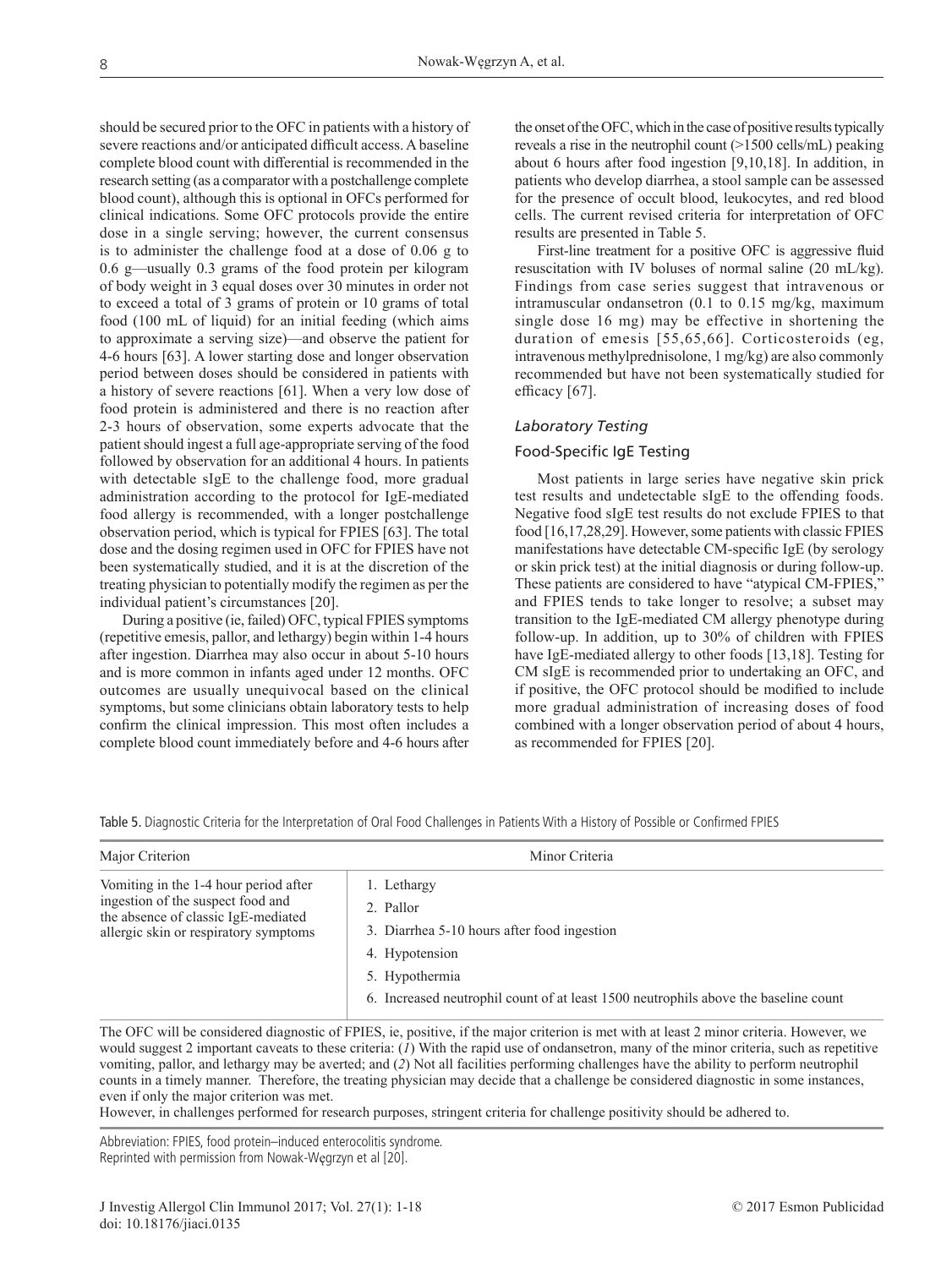#### Atopy Patch Test

The atopy patch test has been evaluated in 2 studies with conflicting results regarding its accuracy; at present, the atopy patch test is not recommended for diagnosing FPIES [49,51].

#### Blood Testing

Patients with chronic FPIES may have anemia, hypoalbuminemia, an elevated white blood cell count with left shift, and eosinophilia [24,32]. Patients with acute FPIES may have elevated peripheral blood neutrophil counts and CSF neutrophils requiring a complete sepsis workup in the emergency department [22]. Thrombocytosis was reported in one acute FPIES series in 65% of patients [15]. Metabolic acidosis and methemoglobinemia have also been reported in both acute and chronic FPIES due to hemodynamic shifts [36]. These tests are not pathognomonic of FPIES but may support the diagnosis [20].

#### Stool Testing

The results of stool analyses may be abnormal in both acute and chronic FPIES. Carbohydrate content may be increased in acute FPIES, with diarrhea, frank or occult blood, mucus, and elevated leukocyte counts [10]. Stool examination may reveal neutrophils, eosinophils, Charcot-Leyden crystals, and/or reducing substances [24]. Assessment of gastric aspirates in one series before and 3 hours after OFC revealed >10 leukocytes/hpf in 15 of 16 patients with positive OFC results to FPIES and 0 of 8 patients with negative OFC results; however, none of these evaluations are performed routinely [68].

#### Endoscopy and Biopsy

Considering the description of the typical constellation of clinical symptoms and strict criteria for a positive OFC results, endoscopy is not performed routinely in patients with suspected FPIES. However, prior to establishment of diagnostic criteria, endoscopy was performed in infants with CM and/or soy FPIES and rectal bleeding. Rectal ulceration and bleeding with friability of the mucosa was observed in most patients; endoscopy findings were normal in a minority of children. Plain radiological imaging or imaging with barium contrast in infants with ongoing chronic symptoms of diarrhea, rectal bleeding, and/or failure to thrive revealed airfluid levels consistent with intestinal obstruction, nonspecific narrowing, and thumbprinting of the rectum and sigmoid, as well as thickening of the plicae circulares in the duodenum and jejunum with excess luminal fluid. Striking, ribbon-like jejunum with loss of plicae circulares and separation of bowel loops suggestive of thickening of the bowel wall has also been reported [69,70]. Distension of small bowel loops and marked jejunal wall thickening distal to the Treitz ligament with diffuse subserosal bleeding has been observed in extreme cases of ileus treated via laparotomy [69,71]. However, the bowel may appear grossly normal in FPIES without ileus [35]. Followup studies with a restricted diet in asymptomatic patients documented resolution of radiological abnormalities.

#### **Management**

#### *Emergency Management*

Acute FPIES can lead to hypovolemic shock; therefore, the priority in management is restoration of stable hemodynamics through aggressive isotonic fluid resuscitation (eg, 10-20–mL/kg boluses of normal saline), repeated as needed, and dextrose saline as a continuous maintenance infusion. A single dose of intravenous methylprednisolone (at 1 mg/kg, with a maximum of 60 to 80 mg) may decrease presumed cell-mediated inflammation, although no studies support this recommendation [62]. In severe reactions, patients may require supplemental oxygen, mechanical ventilation or noninvasive positive pressure ventilation for respiratory insufficiency or failure, vasopressors for hypotension, bicarbonate for acidemia, and methylene blue for methemoglobinemia [28,36,61,64,65,72,73]. Epinephrine autoinjectors are not routinely recommended/prescribed for FPIES, although those with concomitant IgE-mediated allergy should be prescribed an epinephrine autoinjector at the discretion of the treating physician if deemed at risk of food-induced anaphylaxis [3,74]. Mild-moderate acute FPIES may resolve with oral rehydration, including breastfeeding, at home (Table 6).

Ondansetron is a serotonin 5-HT3 receptor antagonist approved for prophylaxis and treatment of nausea and vomiting induced by chemotherapy but also commonly used in viral gastroenteritis. Small case series have reported that intravenous ondansetron was helpful in stopping emesis during OFC for FPIES [55,65,75]. Double-blind placebo-controlled trials are needed to determine the role of ondansetron in the management of acute FPIES and better define its efficacy. This intervention is potentially promising, although its use has received little attention to date.

#### *Long-term Management*

The long-term management of FPIES involves elimination of the culprit food/s, alterations to diet, treatment of symptoms at presentation or upon re-exposure (including emergency treatment planning), and a plan for supervised OFC to assess for resolution. Nutritional consultation should be strongly considered for any patient, irrespective of the number of foods that should be avoided. However, this is particularly crucial in patients with multiple food–induced FPIES to ensure adherence to dietary avoidance and adequate nutrition within the constraints of the limited diet.

#### Dietary Avoidance

Elimination of the trigger food is the cornerstone of long-term management. Following elimination of the trigger food, acute FPIES usually resolves within 4-12 hours, whereas chronic FPIES usually resolves within 3 to 10 days of switching to a hypoallergenic formula; however, in severe cases, temporary bowel rest and intravenous fluids may be necessary [9,10].

No systematic studies have evaluated the threshold dose in FPIES. In general, while strict avoidance of the trigger food is recommended, avoidance of products with precautionary labeling statements is not necessary unless there is a history of a severe FPIES reaction to trace amounts [21,37,40,47,49,76].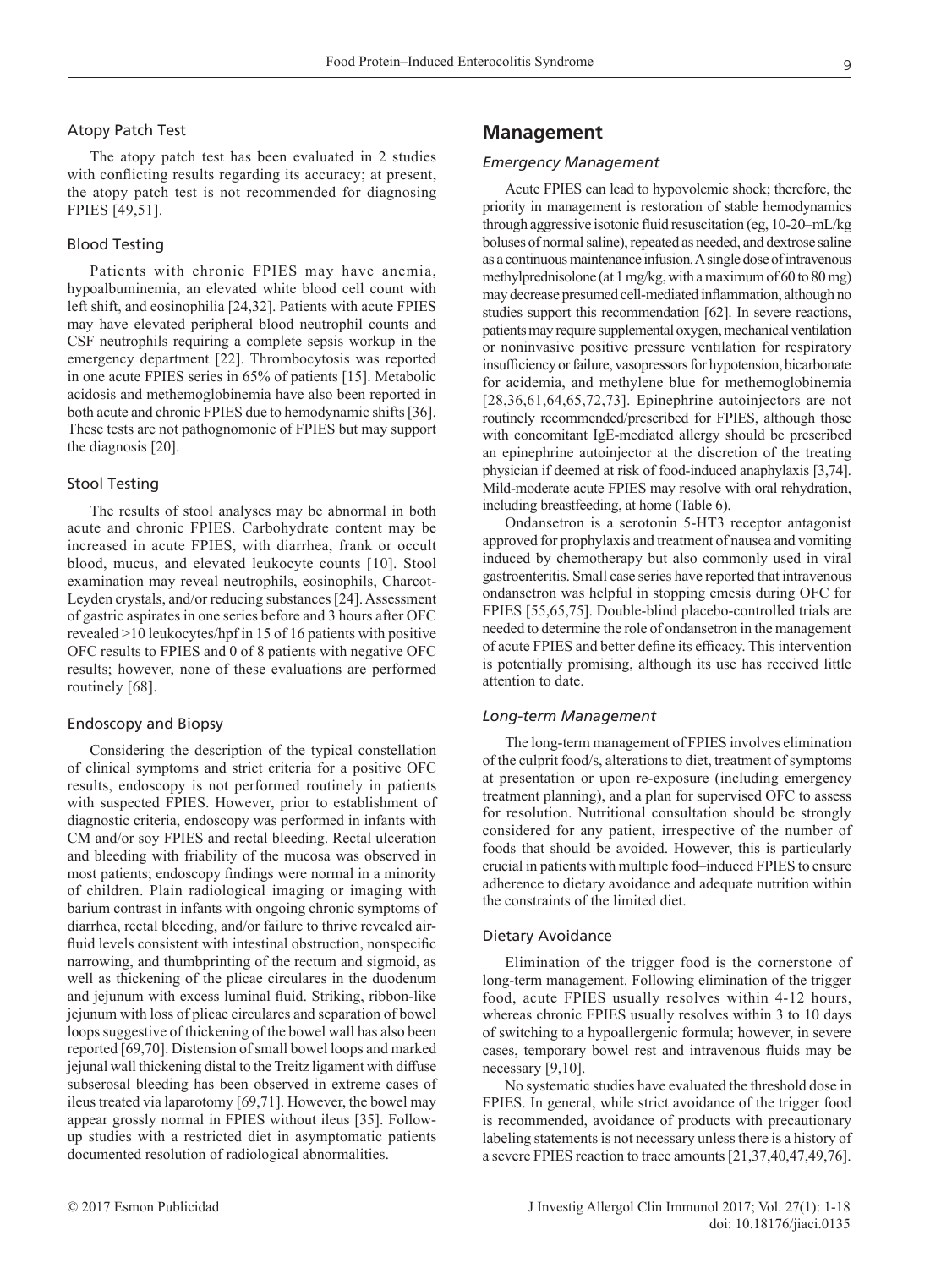|                                                                                                                                                                                                         | Medical Facility                                                                                                                                                                                                                                                                                                                                                                                |                                                                                                                                                                                                                                                                                                                                                                                                                                                                                                                                                                                                                                                                                                                                                                                 |
|---------------------------------------------------------------------------------------------------------------------------------------------------------------------------------------------------------|-------------------------------------------------------------------------------------------------------------------------------------------------------------------------------------------------------------------------------------------------------------------------------------------------------------------------------------------------------------------------------------------------|---------------------------------------------------------------------------------------------------------------------------------------------------------------------------------------------------------------------------------------------------------------------------------------------------------------------------------------------------------------------------------------------------------------------------------------------------------------------------------------------------------------------------------------------------------------------------------------------------------------------------------------------------------------------------------------------------------------------------------------------------------------------------------|
| Mild                                                                                                                                                                                                    | Moderate                                                                                                                                                                                                                                                                                                                                                                                        | Severe                                                                                                                                                                                                                                                                                                                                                                                                                                                                                                                                                                                                                                                                                                                                                                          |
| Symptoms                                                                                                                                                                                                |                                                                                                                                                                                                                                                                                                                                                                                                 |                                                                                                                                                                                                                                                                                                                                                                                                                                                                                                                                                                                                                                                                                                                                                                                 |
| 1-2 episodes of emesis<br>No lethargy                                                                                                                                                                   | >3 episodes of emesis and mild lethargy                                                                                                                                                                                                                                                                                                                                                         | >3 episodes of emesis, with severe lethargy,<br>hypotonia, ashen or cyanotic appearance                                                                                                                                                                                                                                                                                                                                                                                                                                                                                                                                                                                                                                                                                         |
| Management                                                                                                                                                                                              |                                                                                                                                                                                                                                                                                                                                                                                                 |                                                                                                                                                                                                                                                                                                                                                                                                                                                                                                                                                                                                                                                                                                                                                                                 |
| 1. Attempt oral<br>re-hydration<br>(eg, breastfeeding                                                                                                                                                   | 1. If age older than 6 months:<br>administer intramuscular ondansetron <sup>a</sup><br>$(0.15 \text{ mg/kg/dose}, \text{maximum } 16 \text{ mg/dose})$                                                                                                                                                                                                                                          | 1. Place a peripheral intravenous line and administer normal<br>saline bolus (20 mL/kg) rapidly, repeat as needed to correct<br>hypotension                                                                                                                                                                                                                                                                                                                                                                                                                                                                                                                                                                                                                                     |
| or clear fluids)<br>2. If age 6 months                                                                                                                                                                  | 2. Consider placing a peripheral<br>intravenous line for normal saline bolus                                                                                                                                                                                                                                                                                                                    | 2. If age 6 months and older: administer intravenous<br>ondansetron (0.15 mg/kg/dose, maximum 16 mg/dose)                                                                                                                                                                                                                                                                                                                                                                                                                                                                                                                                                                                                                                                                       |
| and older: Consider<br>intramuscular<br>ondansetron <sup>a</sup><br>$(0.15 \text{ mg/kg/dose})$<br>maximum 16 mg/dose)<br>3. Monitor for resolution<br>about 4-6 hours after the<br>onset of a reaction | 20 mL/kg, repeat as needed<br>3. Transfer the patient to the emergency<br>department or intensive care unit in case<br>of persistent or severe hypotension, shock,<br>extreme lethargy, or respiratory distress<br>4. Monitor vital signs<br>5. Monitor for resolution at least 4-6<br>hours after the onset of a reaction<br>6. Discharge home if patient is able to<br>tolerate clear liquids | 3. If placement of intravenous line is delayed due to difficult<br>access and age is 6 months or older administer ondansetron<br>intramuscular 0.15 mg/kg/dose, maximum 16 mg/dose<br>4. Consider administering intravenous methylprednisolone<br>1 mg/kg, maximum 60 to 80 mg/dose<br>5. Monitor and correct acid base and electrolyte<br>abnormalities<br>6. Correct methemoglobinemia if present<br>7. Monitor vital signs<br>8. Discharge after 4-6 hours from the onset of a reaction<br>when the patient is back to baseline and is tolerating oral<br>fluids<br>9. Transfer the patient to the emergency department or<br>intensive care unit for further management in case of<br>persistent or severe hypotension, shock, extreme lethargy, or<br>respiratory distress |

Table 6. Management of Acute FPIES Episodes

| Home                                          |                                                                |                                                                                                     |  |  |  |
|-----------------------------------------------|----------------------------------------------------------------|-----------------------------------------------------------------------------------------------------|--|--|--|
| History of severe<br>FPIES reaction           | regardless of the severity or presence/absence of symptoms     | Call an ambulance or go to the emergency department if the triggering food was definitely ingested, |  |  |  |
| No history of severe<br><b>FPIES</b> reaction | 1-2 episodes of emesis<br>No or mild lethargy                  | Attempt oral rehydration at home<br>(eg, breastfeeding or clear fluids)                             |  |  |  |
|                                               | More than 3 episodes of emesis and<br>moderate-severe lethargy | Call an ambulance or go to the emergency room                                                       |  |  |  |

Abbreviation: FPIES, food protein–induced enterocolitis syndrome.

a Ondansetron is not approved for infants younger than 6 months.

Food challenges should be performed in children with a history of severe FPIES in the hospital or other monitored setting with immediate availability of intravenous resuscitation.

Oral challenges in the physician's office can be considered in patients with no history of severe FPIES reaction, although caution is advised, as there are no biomarkers that can predict future severity of FPIES reactions

Reprinted with permission from Nowak-Węgrzyn et al [20].

Infants with suspected CM-FPIES and soy FPIES are generally recommended to avoid all forms of the culprit food, including baked and processed foods, unless they are already tolerating baked foods [20]. There are no conclusive studies to date on tolerance to the baked-milk and egg proteins in children with FPIES; small case series have reported tolerance of baked milk and egg in some patients with FPIES. Baked milk and egg should be reintroduced under the physician's supervision, as the long-term outcomes associated with this practice remain unclear [77,81,82].

#### Infant Formula

Infants with CM-FPIES/soy FPIES may be breastfed or use a hypoallergenic formula approved for infants with milk allergy, such as extensively hydrolyzed casein-based formula. Whenever possible, continuation of breastfeeding should be encouraged, consistent with current American Academy of Pediatrics recommendations for infant feeding [83]. About 10%-40% of infants may not tolerate extensively hydrolyzed casein-based formula and require an amino acid–based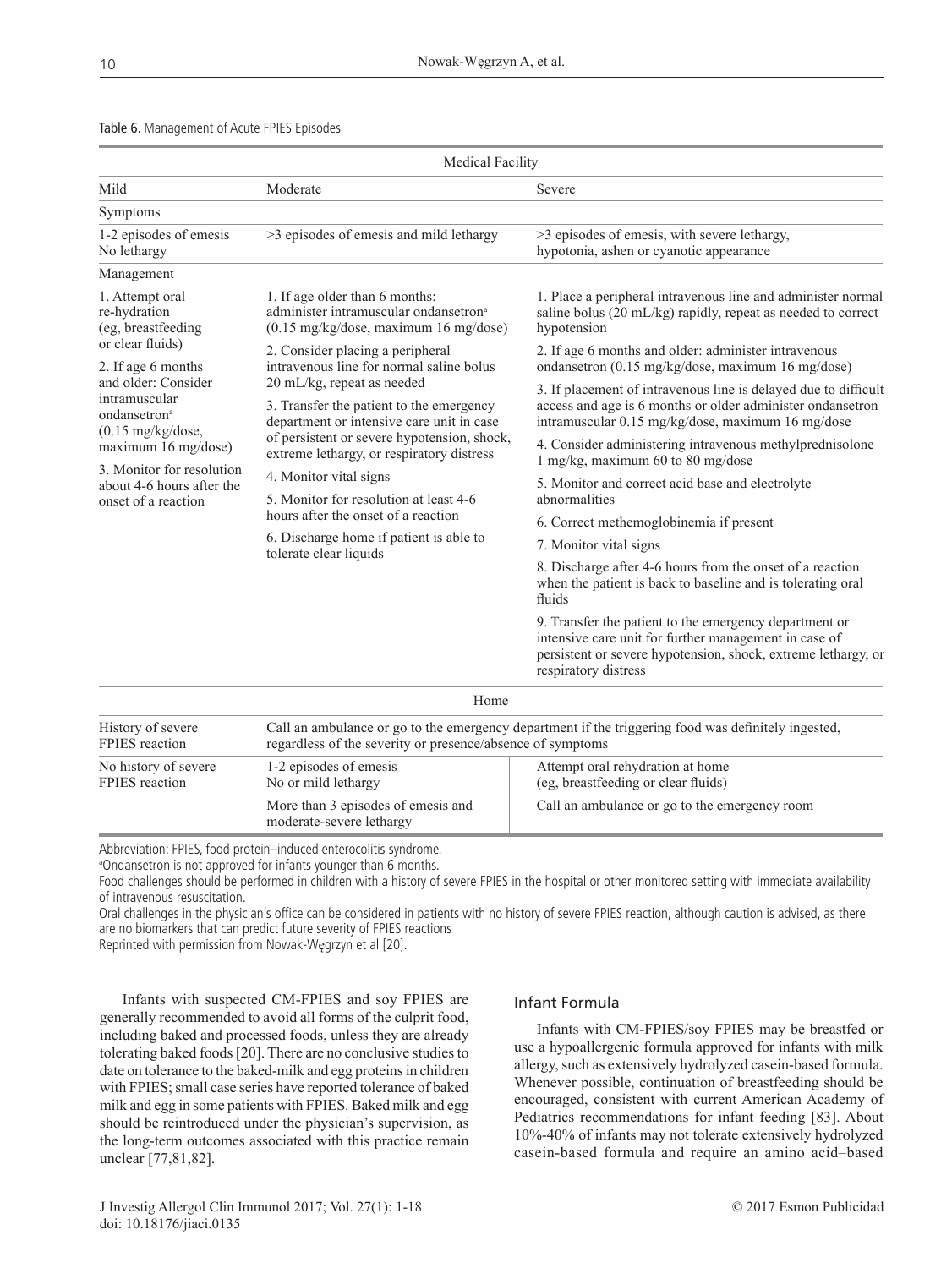formula [22,18]. In infants with CM-FPIES, especially those younger than 6 months, introduction of soy formula under the physician's supervision should be considered.

#### Other Animal Milks

It is unknown whether children with CM-FPIES can tolerate goat and sheep milk. Based on the high homology of the protein sequences in these animal milks, goat and sheep milk are not recommended in CM-FPIES [84]. Milk from donkey and/or camel might be tolerated in CM-FPIES, as they are usually well tolerated in IgE-mediated CM allergy [85-87].

#### Breastfeeding

Acute and chronic FPIES attributed to breast milk are rare (except for reports from Japan, where symptoms are reported in up to 30% of infants during breastfeeding [3,74,88,89]). In the case of symptomatic FPIES occurring in an exclusively breastfed infant, the mother should eliminate the suspected trigger food(s) from her diet if the reactions occur after breastfeeding or the infant is failing to thrive. The mother should seek immediate consultation with an allergy specialist for evaluation [27,88,89]. Nutritional advice should also be sought to design the elimination diet for the breastfeeding mother. If symptoms do not resolve with a maternal elimination diet, discontinuation of breastfeeding and introduction of feeding with a hypoallergenic formula (extensively hydrolyzed casein-based or amino acid–based) should be considered.

#### Introduction of New Foods

Most children (65%-80%) have FPIES to a single food, mainly CM [13,15,18]. However, referral centers in the US

|  |  |  | Table 7. Common Food Co-allergies in Children With FPIES |  |  |  |  |
|--|--|--|----------------------------------------------------------|--|--|--|--|
|--|--|--|----------------------------------------------------------|--|--|--|--|

| <b>FPIES</b> to                         | Clinical Cross-reactivity/<br>Co-allergy | Observed<br>Occurrence <sup>a</sup> |
|-----------------------------------------|------------------------------------------|-------------------------------------|
| Cow milk                                | Soy                                      | $<$ 30%-40%                         |
|                                         | Any solid food                           | <16%                                |
| Soy                                     | Cow milk                                 | $<$ 30%-40%                         |
|                                         | Any solid food                           | $16\%$                              |
| Solid food (any)                        | Another solid food                       | $<$ 44%                             |
|                                         | Cow milk or soy                          | $< 25\%$                            |
| Legumes <sup>a</sup>                    | Soy                                      | $< 80\%$                            |
| Grains<br>(eg, rice, oats) <sup>a</sup> | Other grains<br>(including rice)         | About $50\%$                        |
| Poultry <sup>a</sup>                    | Other poultry                            | $<$ 40%                             |

Abbreviation: FPIES, food protein–induced enterocolitis syndrome. a Where a child already tolerates a food type in a particular group (eg, beans), clinical reactions to members of the same group (eg, other legumes) are unlikely. Caution is warranted in interpreting these data, as they were derived from single centers and from patient populations skewed towards the more severe phenotype of FPIES and may thus overestimate the actual risk of co-allergy. Reprinted with permission from Reference [20].

reported that about 5%-10% of children reacted to more than 3 foods and that some reacted to as many as 6 or more foods [13,18]. Children with CM-FPIES or soy FPIES may react to both foods; this seems to be more likely among infants in the first 3-6 months of life [10,56,18]. Clinical experts generally recommend that infants with early onset FPIES are breastfed or receive a hypoallergenic formula in the first 12 months of life. In infants with CM-FPIES or soy FPIES, it is prudent to introduce the other food under the supervision of a physician. Table 7 presents current data regarding potential co-allergy in FPIES.

Infants and children with CM-FPIES or soy FPIES may also be at increased risk of reacting to a solid food, most often rice or oat. It is not recommended to delay introduction of complementary foods past 6 months of life because of FPIES [4,20,67,90]. A practical sequence for introducing solid foods at about 6 months of age at home could start with fruits and vegetables, followed by other complementary foods, for example, red meats and then cereal grains, as shown in Table 8. If an infant tolerates a variety of the early food proteins, subsequent introduction may be more liberal. Tolerance to one food from the food group is considered as a favorable prognostic indicator for tolerance of other foods from the same group [61].

In an infant with severe CM-FPIES/soy FPIES, supervised introduction of solid foods (eg, in-office) may be considered to promote a normal varied diet and to prevent unnecessary avoidance due to parental apprehension.

#### Testing for Resolution

Foods that triggered FPIES reactions in the past should generally be reintroduced under medical supervision during a formal OFC. The ideal timing of the OFC to determine resolution of FPIES has not been systematically studied and varies considerably by geographic location and by individual provider preference. In the US, OFC is usually attempted within 12-24 months following the most recent reaction [61,64]. However, Korean data suggest children may be ready within a year of diagnosis, with tolerance rates to CM and soy, respectively, of 27% and 75% at 6 months, 42% and 91% and 8 months, and 64% and 92% at 10 months [25]. In Israel, 75% of cases of CM-FPIES resolved within the first year of life, 89% by age 2 years, and 94% by age 3 years [21]. However, retrospective series from the US report lower rates of resolution of FPIES to milk or soy, namely, 35% by age 2 years, 70% by age 3 years, and 85% by age 5 years, likely reflecting selection bias towards more severe and persistent phenotypes among children evaluated at the referral allergy centers than among those those identified from the general population [13,18]. There are no data on resolution of seafood FPIES in older children and adults. Periodic re-evaluations should be considered in adult patients.

#### Emergency Treatment Planning

A patient with a confirmed or suspected FPIES should be provided with an emergency treatment plan describing the condition and providing treatment guidance for the emergency department physician. An example of an emergency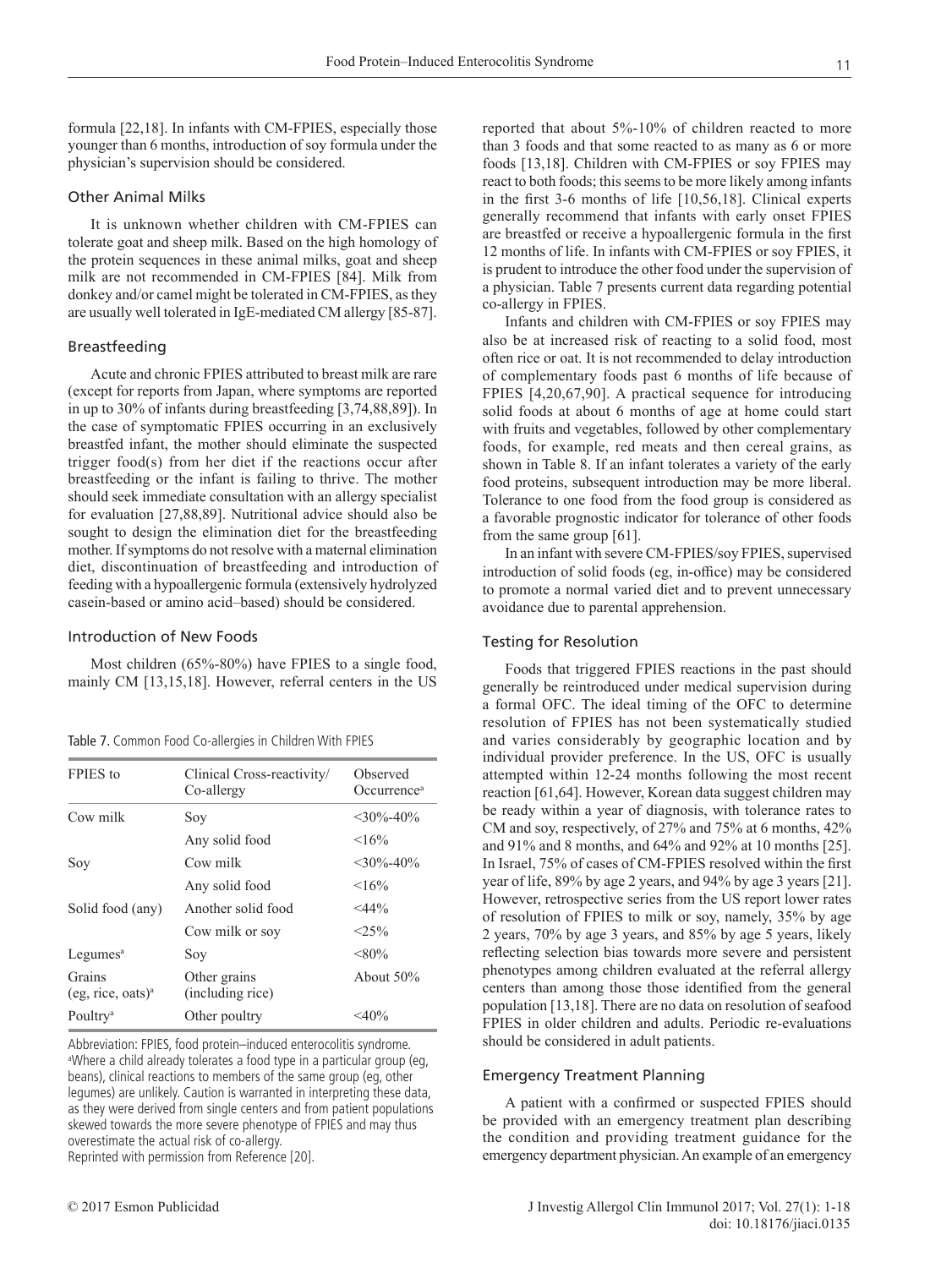| J Investig Allergol Clin Immunol 2017; Vol. 27(1): 1-1% |
|---------------------------------------------------------|
| doi: 10.18176/jiaci.0135                                |

Table 8. Empiric Guidelines for Selecting Weaning Foods in Infants With FPIES<sup>a</sup>

| Ages and Stages                                                                                                             | Low-Risk Foods <sup>b</sup>                                                               | Moderate-Risk Foods <sup>b</sup>                           | High-Risk Foodsb                       |
|-----------------------------------------------------------------------------------------------------------------------------|-------------------------------------------------------------------------------------------|------------------------------------------------------------|----------------------------------------|
| 4-6 months (as per AAP CoN)<br>If developmentally appropriate, safe and nutritious foods are<br>available.                  | Broccoli, cauliflower,<br>parsnip, turnip, pumpkin                                        | Squash, carrot,<br>white potato, green<br>bean (legume)    | Sweet potato,<br>green pea<br>(legume) |
| Begin with smooth, thin purees and progress to thicker<br>$\overline{\phantom{m}}$                                          | Fruits                                                                                    |                                                            |                                        |
| purees.<br>$-$ Choose foods that are high in iron.<br>$-$ Add vegetables and fruits.                                        | Blueberries, strawberries,<br>plum, watermelon, peach,<br>avocado                         | Apple, pear, orange                                        | Banana                                 |
| 6 months (as per WHO)                                                                                                       | High-Iron Foods                                                                           |                                                            |                                        |
| Complementary feeding should begin no later than 6 months<br>of age.                                                        | Lamb, fortified quinoa<br>cereal, millet                                                  | Beef, fortified grits<br>and corn cereal,                  | Fortified infant<br>rice and oat       |
| $-$ In the breastfed infant, high-iron foods or supplemental iron<br>$(1 \text{ mg/kg/d})$ is suggested by 6 months of age. |                                                                                           | wheat (whole wheat)<br>and fortified),<br>fortified barley | cereals.                               |
| Continue to expand variety of fruits, vegetables, legumes,<br>grains, meats, and other foods as tolerated.                  |                                                                                           | cereal                                                     |                                        |
| 8 months of age or when developmentally appropriate                                                                         | Other                                                                                     |                                                            |                                        |
| Offer soft-cooked and bite-and-dissolve textures from<br>around 8 months of age or as tolerated by the infant.              | Tree nuts and seed butters <sup>b</sup><br>(sesame, sunflower, etc)<br>Thinned with water | Peanut, legumes<br>other than green pea                    | Milk, soy,<br>poultry, egg,<br>fish    |
| 12 months of age or when developmentally appropriate                                                                        | or infant puree for                                                                       |                                                            |                                        |
| - Offer modified tolerated foods from the family table-<br>chopped meats, soft cooked vegetables, grains, and fruits.       | appropriate texture and to<br>prevent choking <sup>b</sup>                                |                                                            |                                        |

Abbreviations: AAP CoN, American Academy of Pediatrics, Committee on Nutrition; FPIES, food protein–induced enterocolitis syndrome; WHO, World Health Organization.

a Exclusive breast feeding until 4-6 months of age and continuing breastfeeding through the first year of life or longer as long as mutually desired by both mother and child [98]. If an infant tolerates a variety of foods early, subsequent introduction may be more liberal. Additionally, tolerance to 1 food in a food group (green pea) is considered as a favorable prognostic indicator for tolerance of other foods from the same group (legumes) [61]. b Risk assessment is based on the clinical experience and the published reports of FPIES triggers.

Reprinted with permission from Reference [20].

treatment letter can be accessed at http://fpies.org/images/ PDF/ER\_Letter.pdf. Antihistamines and epinephrine are not recommended for first-line management; epinephrine autoinjectors are not routinely prescribed for patients with classic (seronegative) FPIES, although they may be prescribed for patients with atypical FPIES or those at risk for anaphylaxis due to concomitant IgE-mediated food allergy.

### **Pathophysiology**

The mechanisms underlying FPIES remain poorly characterized, and further studies are needed for a better understanding of this disease. FPIES is classified as a cellmediated disorder presumed to involve antigen-specific T lymphocytes, monocytes, antibodies, and cytokines as a cause of inflammation in the colon and, with variable degrees, the ileum [70,91-97]. This inflammation is hypothesized to result in increased intestinal permeability leading to a fluid shift into the gastrointestinal lumen. In acute FPIES, the effect of ondansetron on resolution of emesis suggests a potential neuroimmune mechanism and serotonin pathway involvement [57]. Current evidence regarding potential immunologic pathogenic mechanisms is summarized in Table 9.

### **Conclusions**

FPIES is a non–IgE-, cell-mediated food allergy of unknown prevalence and pathophysiology. Onset is typically in the first year of life; seafood FPIES may start in adulthood. Acute FPIES manifests within 1-4 hours following food ingestion with repetitive emesis, pallor, and lethargy progressing to dehydration and hypovolemic shock in 15% of cases. Chronic FPIES manifests with intermittent, progressive emesis, watery diarrhea, and poor growth progressing to dehydration and hypovolemic shock over a period of days to weeks. Chronic FPIES has been only reported in infants less than 3 months old fed with CM or soy formula. The most common triggers are CM, soy, rice, and oat. Diagnosis of FPIES relies on recognition of a specific pattern of clinical symptoms and may be missed owing to the absence of typical allergic symptoms (eg, urticaria, wheezing) and delayed onset in relation to food ingestion. Physician-supervised OFC is recommended if the diagnosis or the trigger food is not clear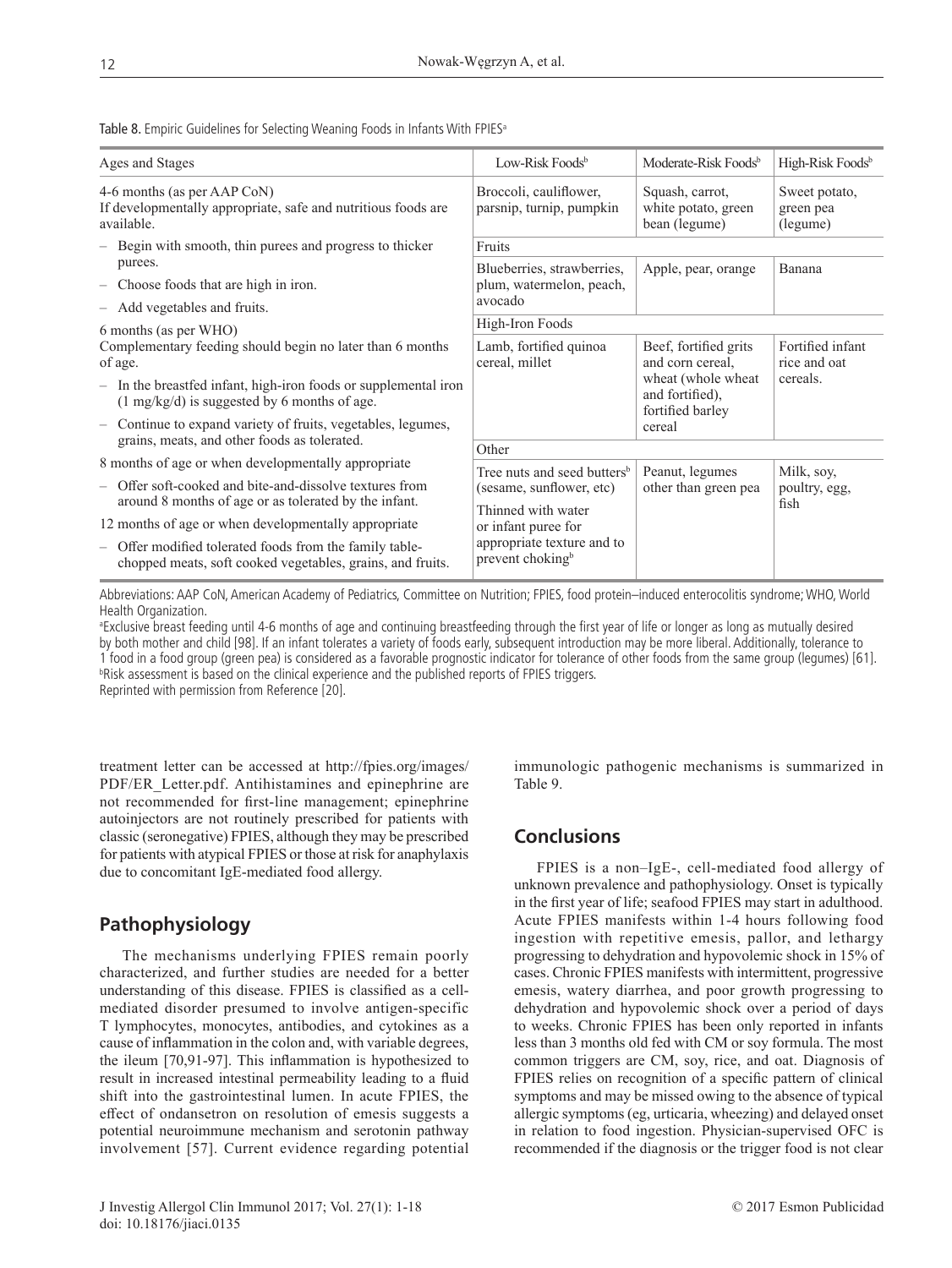#### Table 9. Putative Pathophysiology of FPIES

| Cell Type/Mechanism                               | Evidence                                                                                                                                                                                                                                                                                                                                                                                    | Comments                                                                                                                                                                                                                                                                                                                                                                                                                                                                            |
|---------------------------------------------------|---------------------------------------------------------------------------------------------------------------------------------------------------------------------------------------------------------------------------------------------------------------------------------------------------------------------------------------------------------------------------------------------|-------------------------------------------------------------------------------------------------------------------------------------------------------------------------------------------------------------------------------------------------------------------------------------------------------------------------------------------------------------------------------------------------------------------------------------------------------------------------------------|
| Cellular Mechanisms                               |                                                                                                                                                                                                                                                                                                                                                                                             |                                                                                                                                                                                                                                                                                                                                                                                                                                                                                     |
| CD4+ T lymphocytes                                | Older studies reported proliferation of PBMCs upon<br>stimulation with food allergen [49,50,58,99-103].                                                                                                                                                                                                                                                                                     | More recent study found no difference in<br>proliferation of T cells and production of<br>$T_H2$ cytokines after casein stimulation in<br>children with CM-FPIES and controls [6].                                                                                                                                                                                                                                                                                                  |
| Monocytes                                         | Profiling of whole blood by mass cytometry demonstrated<br>profound activation of cells of the innate immune<br>system, including monocytes, neutrophils, NK cells,<br>and eosinophils, in children with active but unresolved<br>FPIES. Pan T-cell activation and redistribution from the<br>bloodstream was noted after a positive OFC, but not in<br>those who had outgrown FPIES [104]. | These data show systemic innate immune<br>activation in adverse reactions elicited by<br>foods in FPIES. Further investigation is<br>needed to identify the mechanism of antigen<br>specificity in reactions to foods [104].                                                                                                                                                                                                                                                        |
| Eosinophils                                       | Peripheral blood eosinophilia with increased expression<br>of CD69, clusters of eosinophils in intestinal biopsies, and<br>eosinophils and Charcot-Leyden crystals in stool samples<br>have been nonspecifically noted in a subset of infants with<br>FPIES. Fecal eosinophil-derived neurotoxin is elevated<br>following a positive challenge [97,105,106].                                | Gastrointestinal eosinophil accumulation<br>may overlap with other disorders such as<br>eosinophilic gastroenteropathies, food-<br>induced proctocolitis, IgE-mediated food<br>allergy, inflammatory bowel diseases, and<br>gastroesophageal reflux [105].                                                                                                                                                                                                                          |
| Neutrophils                                       | Peripheral blood neutrophilia and leukocytosis are present<br>in patients with acute FPIES, peaking approximately 6<br>hours after trigger food ingestion and returning to baseline<br>within 24 hours $[9,10,12,15,107]$ . Neutrophils have been<br>found in the gastric juice aspirate and in stool mucus of<br>FPIES patients [25].                                                      | Neutrophilia may result from secretion of<br>TNF or IL-8 by the local inflammatory cells<br>[108]. The potential active contribution<br>of neutrophils and platelets to the<br>pathophysiology of FPIES requires further<br>study [9,26,58,100].                                                                                                                                                                                                                                    |
| Platelets                                         | Thrombocytosis is found in acute and chronic FPIES [15],<br>likely as an acute phase reactant (eg, owing to stress-<br>induced demargination of platelets from the spleen into the<br>circulation) [109].                                                                                                                                                                                   | The potential active contribution<br>of neutrophils and platelets in the<br>pathophysiology of FPIES requires further<br>study [9,26,58,100].                                                                                                                                                                                                                                                                                                                                       |
| Mast cells                                        | Higher baseline tryptase levels (although within normal<br>range for age) were found in children with active<br>CM-FPIES compared with those who had outgrown<br>CM-FPIES, as documented by OFC; there was no change<br>in tryptase after OFC                                                                                                                                               | Elevated baseline serum tryptase levels in<br>active FPIES suggest low-grade intestinal<br>mast cell activation or increased mast cell<br>load.                                                                                                                                                                                                                                                                                                                                     |
| Cytokines                                         |                                                                                                                                                                                                                                                                                                                                                                                             |                                                                                                                                                                                                                                                                                                                                                                                                                                                                                     |
| TNF- $\alpha$ -/IFN- $\gamma$ /TGF-ß<br>imbalance | Increased TNF- $\alpha$ and decreased expression of TGF- $\beta$<br>receptors, known to protect the intestinal barrier from<br>the penetration of foreign antigen have been found in the<br>intestinal mucosa of FPIES patients [97,100,110,111].                                                                                                                                           | Release of proinflammatory cytokines<br>(TNF- $\alpha$ , IFN- $\gamma$ ) by activated PBMCs has<br>been suggested to induce local intestinal<br>inflammation [101,112]. High levels of<br>TNF- $\alpha$ released by antigen-specific T cells<br>could act synergistically with IFN- $\gamma$ to<br>increase intestinal permeability and then<br>increase the amount of antigen flux into<br>the submucosa, with further activation of<br>antigen-specific T cells [101].            |
| $IP-10$                                           | There was a trend toward an increase of serum level of<br>IP-10 in patients with active CM-FPIES and a positive<br>OFC result [6].                                                                                                                                                                                                                                                          | In response to IFN- $\gamma$ , IP-10 is secreted<br>by several cell types (such as monocytes,<br>endothelial cells and fibroblasts) and has<br>been attributed several roles, particularly<br>as a chemoattractant for activated T cells<br>and monocytes/macrophages [113]. An<br>increase of IP-10 and IL-8 levels was<br>recently demonstrated in patients with IgE-<br>mediated food allergy, thus highlighting<br>the importance of these cytokines in this<br>disorder [113]. |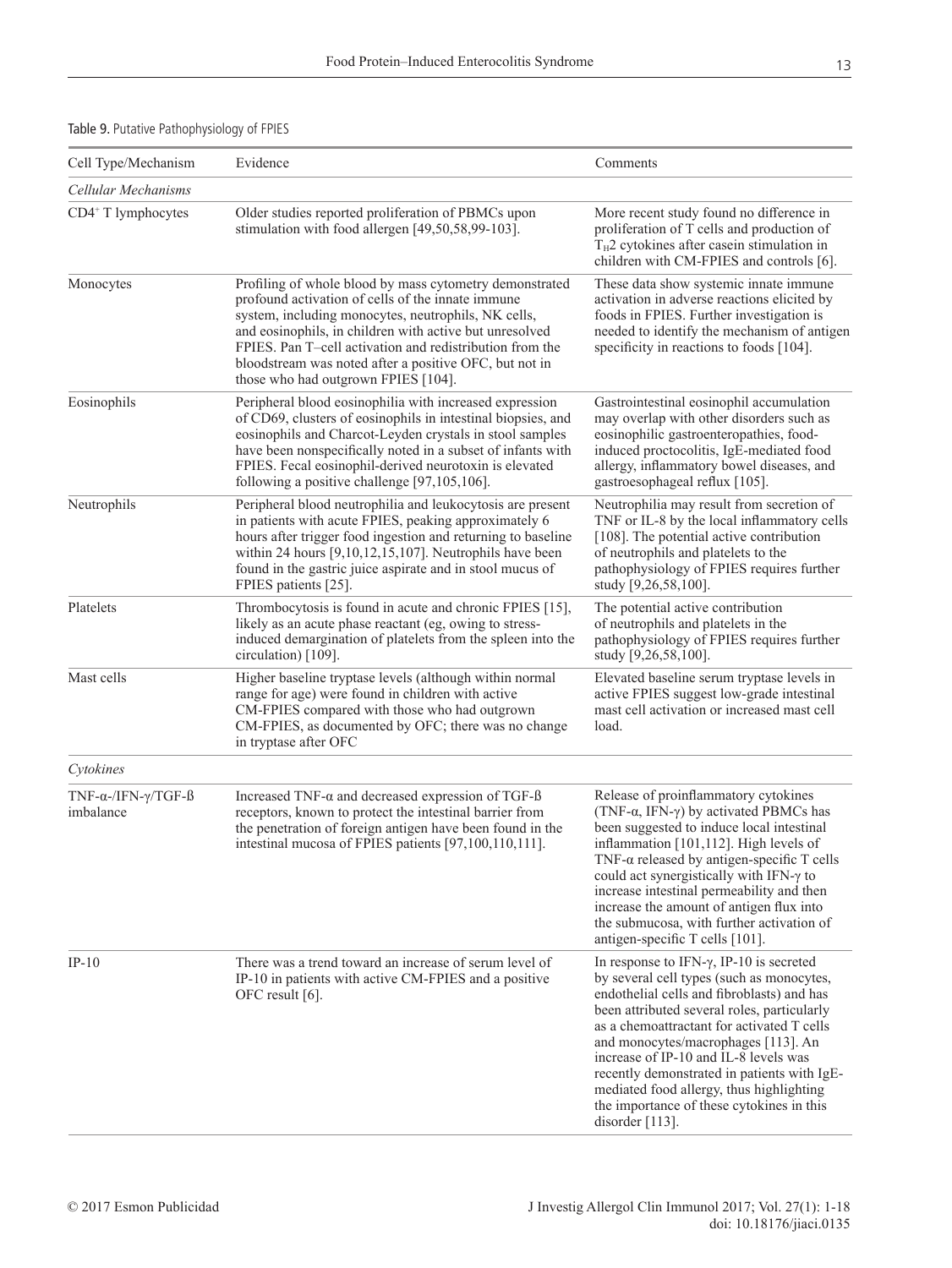| Cell Type/Mechanism                         | Evidence                                                                                                                                                                                                                                                                                                                              | Comments                                                                                                                                                                                                                                                                                                                                                                                                                                                                                                                                                              |
|---------------------------------------------|---------------------------------------------------------------------------------------------------------------------------------------------------------------------------------------------------------------------------------------------------------------------------------------------------------------------------------------|-----------------------------------------------------------------------------------------------------------------------------------------------------------------------------------------------------------------------------------------------------------------------------------------------------------------------------------------------------------------------------------------------------------------------------------------------------------------------------------------------------------------------------------------------------------------------|
| Cytokines                                   |                                                                                                                                                                                                                                                                                                                                       |                                                                                                                                                                                                                                                                                                                                                                                                                                                                                                                                                                       |
| TGF-ß                                       | Children with active CM-FPIES have deficient<br>T cell–mediated TGF- $\beta$ responses to case in [114].                                                                                                                                                                                                                              | $TGF-\beta might be a promising biomarker$<br>in identifying children who are likely to<br>experience FPIES reactions to CM [114].                                                                                                                                                                                                                                                                                                                                                                                                                                    |
| $IL-10$                                     | Significant increase in serum IL-10 was observed in<br>children with CM-FPIES following a positive OFC to<br>CM but not after a negative OFC. However, IL-10 in the<br>supernatant from the PBMC culture stimulated with casein<br>was lower in children with active CM-FPIES compared<br>with those whose CM-FPIES had resolved [6]. | IL-10 may play a key role in the acquisition<br>of tolerance in CM-FPIES but it seems<br>to be produced by cell types other than T<br>lymphocytes [6].                                                                                                                                                                                                                                                                                                                                                                                                                |
| $IL-8$                                      | Serum level of IL-8 was significantly higher in CM-FPIES<br>patients following a positive OFC compared to those with<br>a negative OFC.                                                                                                                                                                                               | IL-8 is a potent chemoattractant of<br>neutrophils from peripheral blood into<br>tissues, and is involved in the initiation and<br>amplification of inflammatory processes<br>[115]. IL-8 is also secreted by neutrophils.<br>The functional role of neutrophils in IgE-<br>mediated diseases has been demonstrated<br>[116]. Antigen-dependent IL-8 release has<br>been suggested to occur through IgE-<br>dependent mechanisms [116]. The role of<br>neutrophils, and particularly that of IL-8, in<br>the pathogenesis of FPIES requires further<br>investigation. |
| $IL-9$                                      | Case in-specific production of IL-9 was significantly higher<br>in children with CM-FPIES compared to children with<br>IgE-CM allergy ( $P<0.05$ ) [6].                                                                                                                                                                               | A recent study suggested that mast<br>cell-derived IL-9 is essential in intestinal<br>anaphylaxis [117]. The data raise the<br>possibility of mast cell involvement in<br>FPIES, which could be a variant of intestinal<br>anaphylaxis.                                                                                                                                                                                                                                                                                                                               |
| <b>Humoral Mechanisms</b>                   |                                                                                                                                                                                                                                                                                                                                       |                                                                                                                                                                                                                                                                                                                                                                                                                                                                                                                                                                       |
| $IgE$ , $IgG$ , $IgG4$ , $IgA$<br>to casein | Children with active CM-FPIES have lower levels of CM,<br>casein-IgG, and casein-IgG4 that patients who tolerate CM<br>$(P<.05)$ [6,114].                                                                                                                                                                                             | The overall paucity of humoral responses<br>may be caused by lack of help from<br>T lymphocytes, unresponsiveness of B cells,<br>or inadequate antigen processing.                                                                                                                                                                                                                                                                                                                                                                                                    |

Table 9. Putative Pathophysiology of FPIES (continuation)

Abbreviation: CM, cow milk; FPIES, food protein–induced enterocolitis syndrome; OFC, oral food challenge; PBMC, peripheral blood mononuclear cell.

and to evaluate the steps necessary for resolution. Testing for food-specific IgE is usually negative, although a subset of patients, usually with CM-FPIES, may develop sensitization to food IgE. Such atypical FPIES tends to have a more prolonged course. Despite the potential severity of the reactions, no fatalities have been reported, and FPIES has a favorable prognosis. FPIES resolves in most cases by age 3-5 years, although persistence of CM-FPIES and soy FPIES into adulthood has been reported. The first international consensus guidelines on diagnosis and management of FPIES are to be published in 2017. The pathophysiology of FPIES remains obscure. Consequently, there are no diagnostic biomarkers and no therapies to accelerate resolution. These unmet needs

warrant future investigations to improve the care of patients with FPIES.

#### *Funding*

Anna Nowak-Węgrzyn declares that her FPIES research is supported in part by Food Allergy Research and Education (FARE). The remaining authors declare that they received no funding for the present study.

#### *Conflicts of Interest*

Anna Nowak-Węgrzyn is Chair of the Medical Advisory Board for the International FPIES Organization. The remaining authors declare that they have no conflicts of interest.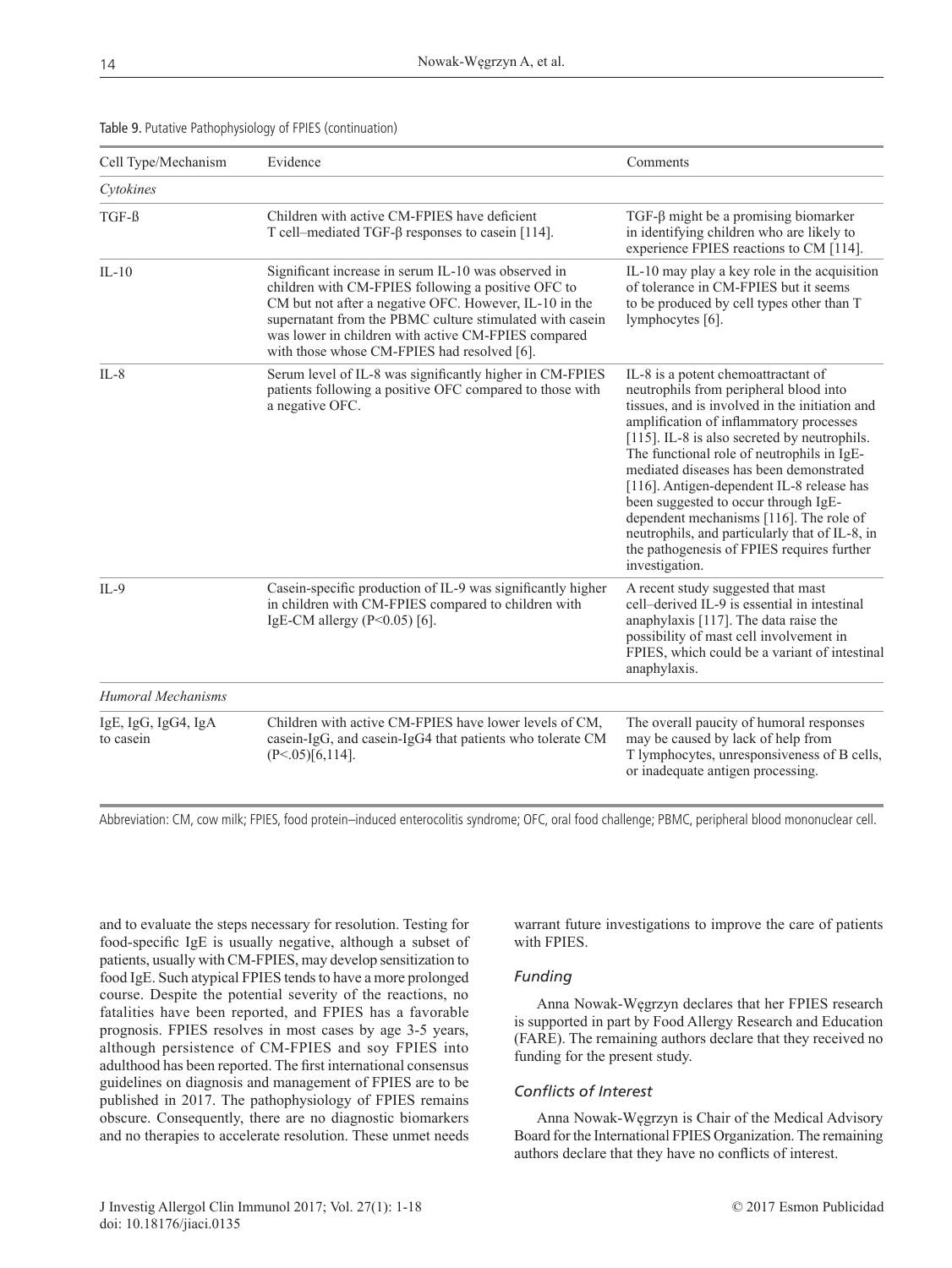### **References**

- 1. Wuthrich B. History of food allergy. Chem Immunol Allergy. 2014;100:109-19.
- 2. Nowak-Wegrzyn A, Katz Y, Mehr SS, Koletzko S. Non-IgEmediated gastrointestinal food allergy. J Allergy Clin Immunol. 2015;135:1114-24.
- 3. Boyce JA, Assa'ad A, Burks AW, Jones SM, Sampson HA, Wood RA, Plaut M, Cooper SF, Fenton MJ, Arshad SH, Bahna SL, Beck LA, Byrd-Bredbenner C, Camargo CA Jr, Eichenfield L, Furuta GT, Hanifin JM, Jones C, Kraft M, Levy BD, Lieberman P, Luccioli S, McCall KM, Schneider LC, Simon RA, Simons FE, Teach SJ, Yawn BP, Schwaninger JM; NIAID-Sponsored Expert Panel. Guidelines for the Diagnosis and Management of Food Allergy in the United States: Summary of the NIAID-Sponsored Expert Panel Report. J Allergy Clin Immunol. 2010;126:1105-18.
- 4. Muraro A, Werfel T, Hoffmann-Sommergruber K, Roberts G, Beyer K, Bindslev-Jensen C, Cardona V, Dubois A, duToit G, Eigenmann P, Fernandez Rivas M, Halken S, Hickstein L, Høst A, Knol E, Lack G, Marchisotto MJ, Niggemann B, Nwaru BI, Papadopoulos NG, Poulsen LK, Santos AF, Skypala I, Schoepfer A, Van Ree R, Venter C, Worm M, Vlieg-Boerstra B, Panesar S, de Silva D, Soares-Weiser K, Sheikh A, Ballmer-Weber BK, Nilsson C, de Jong NW, Akdis CA; EAACI Food Allergy and Anaphylaxis Guidelines Group. EAACI food allergy and anaphylaxis guidelines: diagnosis and management of food allergy. Allergy. 2014;69:1008-25.
- 5. Sampson HA, Aceves S, Bock SA, James J, Jones S, Lang D, Nadeau K, Nowak-Wegrzyn A, Oppenheimer J, Perry TT, Randolph C, Sicherer SH, Simon RA, Vickery BP, Wood R; Joint Task Force on Practice Parameters, Bernstein D, Blessing-Moore J, Khan D, Lang D, Nicklas R, Oppenheimer J, Portnoy J, Randolph C, Schuller D, Spector S, Tilles SA, Wallace D; Practice Parameter Workgroup, Sampson HA, Aceves S, Bock SA, James J, Jones S, Lang D, Nadeau K, Nowak-Wegrzyn A, Oppenheimer J, Perry TT, Randolph C, Sicherer SH, Simon RA, Vickery BP, Wood R. Food allergy: a practice parameter update-2014. J Allergy Clin Immunol. 2014;134:1016-25 e43.
- 6. Caubet JC, Bencharitiwong R, Ross A, Sampson HA, Berin MC, Nowak-Wegrzyn A. Humoral and cellular responses to casein in patients with food protein-induced enterocolitis to cow's milk. J Allergy Clin Immunol. 2016 Jul 15. pii: S0091- 6749(16)30620-0. doi: 10.1016/j.jaci.2016.02.047. [Epub ahead of print] PMID:27545065 Article in press
- 7. Rubin MI. Allergic intestinal bleeding in the newborn; a clinical syndrome. Am J Med Sci. 1940;200:385-90.
- 8. Gryboski J, Burkle F, Hillman R. Milk induced colitis in an infant. Pediatrics. 1966;38:299-302.
- 9. Powell GK. Enterocolitis in low-birth-weight infants associated with milk and soy protein intolerance. J Pediatr. 1976;88:840-4.
- 10. Powell GK. Milk- and soy-induced enterocolitis of infancy. J Pediatr. 1978;93:553-60.
- 11. Sicherer SH, Eigenmann PA, Sampson HA. Clinical features of food-protein-induced entercolitis syndrome. J Pediatr. 1998;133:214-19.
- 12. Burks AW, Casteel HB, Fiedorek SC, Willaims LW, Pumphrey CL. Prospective oral food challenge study of two soybean protein isolates in patients with possible milk or soy protein enterocolitis. Pediatric Allergy and Immunology 1994;5:40-5.
- 13. Ruffner MA, Ruymann K, Barni S, Cianferoni A, Brown-Whitehorn T, Spergel JM. Food protein-induced enterocolitis syndrome: insights from review of a large referral population. J Allergy Clin Immunol Pract. 2013;1:343-9.
- 14. Miceli Sopo S, Monaco S, Badina L, Barni S, Longo G, Novembre E, Viola S, Monti G. Food protein-induced enterocolitis syndrome caused by fish and/or shellfish in Italy. Pediatr Allergy Immunol. 2015;26(8):731-6.
- 15. Mehr S, Kakakios A, Frith K, Kemp AS. Food protein-induced enterocolitis syndrome: 16-year experience. Pediatrics. 2009;123:e459-64.
- 16. Vila L, Garcia V, Rial MJ, Novoa E, Cacharron T. Fish is a major trigger of solid food protein-induced enterocolitis syndrome in Spanish children. J Allergy Clin Immunol Pract. 2015;3(4):621-3.
- 17. Serafini S, Bergmann MM, Nowak-Wegrzyn A, Eigenmann PA, Caubet JC. A case of food protein-induced enterocolitis syndrome to mushrooms challenging currently used diagnostic criteria. J Allergy Clin Immunol Pract. 2015;3:135-7.
- 18. Caubet JM FL, Sickles L, Järvinen KM, Sicherer SH, Sampson HA, Nowak-Węgrzyn A. Clinical features and resolution of food protein-induced enterocolitis syndrome: 10-year experience. J Allergy Clin Immunol. 2014;134(2):382-9.
- 19. WHO. ICD-10. http://wwwwhoint/classifications/icd/en/.
- 20. Nowak-Węgrzyn, A, Chehade M, Groetch M, Spergel JM, Wood RA, Allen K, Atkins D, Bahna S, Barad A, Berin C, Brown Whitehorn T, Burks AW, Caubet JC, Cianferoni A, Conte M, Davis C, Fiocchi A, Grimshaw K, Gupta R, Hofmeister B, Hwang JB, Katz Y, Konstantinou GN, Leonard, SA, Lightdale J, McGhee S, Mehr S, Miceli Sopo S, Monti G, Muraro A, Noel S, Nomura I, Noone S, Sampson HA, Schultz F, Sicherer SH, Thompson C, Turner PJ, Venter C, Westcott-Chavez A, Greenhawt M. International Consensus Guidelines for the Diagnosis and Management of Food Protein-Induced Enterocolitis Syndrome-Executive Summary J Allergy Clin Immunol. 2017, in press
- 21. Katz Y, Goldberg MR, Rajuan N, Cohen A, Leshno M. The prevalence and natural course of food protein-induced enterocolitis syndrome to cow's milk: a large-scale, prospective population-based study. J Allergy Clin Immunol. 2011;127:647-53.
- 22. Nowak-Wegrzyn A, Sampson HA, Wood RA, Sicherer SH. Food protein-induced enterocolitis syndrome caused by solid food proteins. Pediatrics. 2003;111:829-35.
- 23. Shoda T, Isozaki A, Kawano Y. Food protein-induced gastrointestinal syndromes in identical and fraternal twins. Allergol Int. 2011 Mar;60(1):103-8.
- 24. Hwang JB, Lee SH, Kang YN, Kim SP, Suh SI, Kam S. Indexes of suspicion of typical cow's milk protein-induced enterocolitis. J Korean MedSci. 2007;22:993-7.
- 25. Hwang JB, Sohn SM, Kim AS. Prospective follow-up oral food challenge in food protein-induced enterocolitis syndrome. Arch Dis Child. 2009;94:425-8.
- 26. Nomura I, Morita H, Hosokawa S, Hoshina H, Fukuie T, Watanabe M, Ohtsuka Y, Shoda T, Terada A, Takamasu T, Arai K, Ito Y, Ohya Y, Saito H, Matsumoto K. Four distinct subtypes of non-IgE-mediated gastrointestinal food allergies in neonates and infants, distinguished by their initial symptoms. J Allergy Clin Immunol. 2011;127:685-8 e1-8.
- 27. Nomura I, Morita H, Ohya Y, Saito H, Matsumoto K. Non-IgEmediated gastrointestinal food allergies: distinct differences in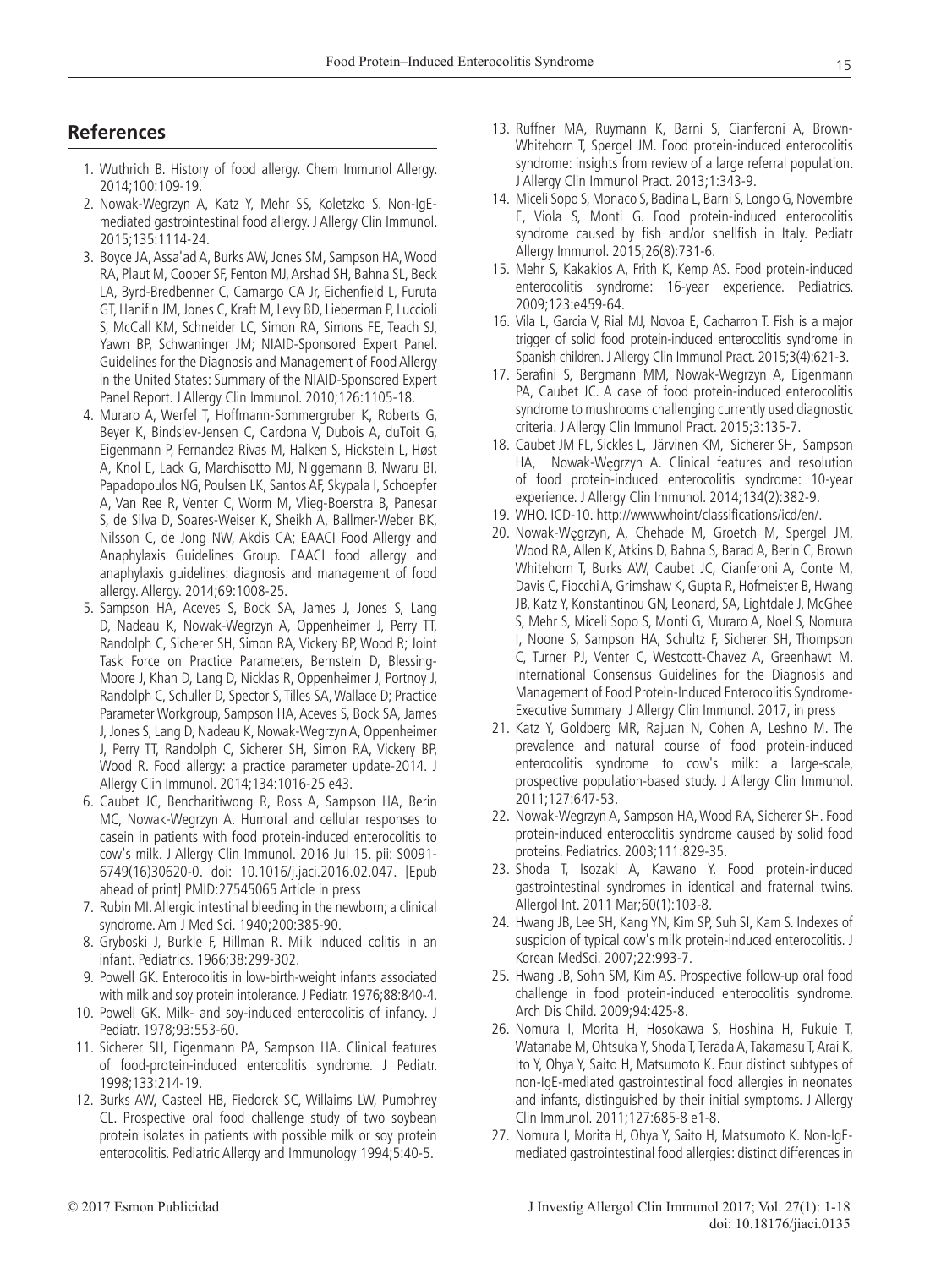clinical phenotype between Western countries and Japan. Curr Allergy Asthma Rep. 2012;12:297-303.

- 28. Fernandes BN, Boyle RJ, Gore C, Simpson A, Custovic A. Food protein-induced enterocolitis syndrome can occur in adults. J Allergy Clin Immunol. 2012;130:1199-200.
- 29. Tan JA, Smith WB. Non-IgE-mediated gastrointestinal food hypersensitivity syndrome in adults. J Allergy Clin Immunol Pract. 2014;2:355-7 e1.
- 30. Gleich GJ, Sebastian K, Firszt R, Wagner LA. Shrimp allergy: gastrointestinal symptoms commonly occur in the absence of IgE sensitization. J Allergy Clin Immunol Pract. 2016 Mar-Apr;4(2):316-8.
- 31. Leonard SA, Nowak-Wegrzyn A. Food Protein-Induced Enterocolitis Syndrome. Pediatr Clin North Am. 2015 Dec;62(6):1463-77
- 32. Kimura M, Shimomura M, Morishita H, Meguro T, Seto S. Eosinophilia in infants with food protein-induced enterocolitis syndrome in Japan. Allergol Int. 2016. pii: S1323- 8930(16)30109-5.
- 33. Kimura M, Ito Y, Tokunaga F, Meguro T, Shimomura M, Morishita H, Seto S. Increased C-reactive protein and fever in Japanese infants with food protein-induced enterocolitis syndrome. Pediatr Int. 2016;58:826-30.
- 34. Kimura M, Shimomura M, Morishita H, Meguro T, Seto S. Serum C-reactive protein in food protein-induced enterocolitis syndrome versus food protein-induced proctocolitis in Japan. Pediatr Int. 2016;58:836-41.
- 35. Jayasooriya S, Fox AT, Murch SH. Do not laparotomize foodprotein-induced enterocolitis syndrome. Pediatr Emerg Care. 2007;23:173-5.
- 36. Murray K CD. Dietary protein intolerance in infants with transient methemoglobinemia and diarrhea. J Pediatr. 1993;122:90-2.
- 37. Sopo SM, Giorgio V, Dello Iacono I, Novembre E, Mori F, Onesimo R. A multicentre retrospective study of 66 Italian children with food protein-induced enterocolitis syndrome: different management for different phenotypes. Clin Exp Allergy. 2012;42:1257-65.
- 38. Mehr S, Kakakios A, Kemp AS. Rice: a common and severe cause of food protein induced enterocolitis syndrome. Arch Dis Child. 2009 ;94(3):220-3.
- 39. Ruiz-Garcia M, Diez CE, Garcia SS, del Rio PR, Ibanez MD. Diagnosis and natural history of food protein-induced enterocolitis syndrome in children from a tertiary hospital in central Spain. J Investig Allergol Clin Immunol. 2014;24:354-6.
- 40. Zapatero Remon L, Alonso Lebrero E, Martin Fernandez E, Martinez Molero MI. Food-protein-induced enterocolitis syndrome caused by fish. Allergol Immunopathol (Madr). 2005;33(6):312-6.
- 41. Gonzalez-Delgado P, Caparros E, Moreno MV, Clemente F, Flores E, Velásquez L, Rubio G, Fernández J. Clinical and immunological characteristics of a pediatric population with food protein-induced enterocolitis syndrome (FPIES) to fish. Pediatr Allergy Immunol 2016;27:269-75.
- 42. Vasilopoulou I, Feketea G, Trigka M. Food protein-induced enterocolitis syndrome caused by fish ingestion. A case report. Rev Med Liege. 2014;69:412-4.
- 43. Ludman S, Harmon M, Whiting D, du Toit G. Clinical presentation and referral characteristics of food protein-

induced enterocolitis syndrome in the United Kingdom. Ann Allergy Asthma Immunol 2014;113:290-4.

- 44. Karefylaki S, Gustafsson D. Recovery from food proteininduced enterocolitis syndrome caused by fish. Pediatr Allergy Immunol. 2016;27:105-6.
- 45. Katz Y, Goldberg MR. Natural history of food protein-induced enterocolitis syndrome. Curr Opin Allergy Clin Immunol. 2014;14:229-39.
- 46. Abernathy-Carver KJ, Sampson HA, Picker LJ, Leung DY. Milk-induced eczema is associated with the expansion of T cells expressing cutaneous lymphocyte antigen. J Clin Invest. 1995;95:913-8.
- 47. Bansal AS, Bhaskaran S, Bansal RA. Four infants presenting with severe vomiting in solid food protein-induced enterocolitis syndrome: a case series. J Med Case Rep. 2012 ;6:160. doi: 10.1186/1752-1947-6-160.
- 48. de Peyer E, Walker-Smith J. Cow's milk intolerance presenting as necrotizing enterocolitis. Helv Paediatr Acta. 1978;32(6):509-15.
- 49. Fogg MI, Brown-Whitehorn TA, Pawlowski NA, Spergel JM. Atopy patch test for the diagnosis of food proteininduced enterocolitis syndrome. Pediatr Allergy Immunol. 2006;17:351-5.
- 50. Hoffman KM, Ho DG, Sampson HA. Evaluation of the usefullness of lymphocyte proliferation assays in the diagnosis of cow's milk allergy. J Allergy Clin Immunol. 1997;99:360-6.
- 51. Jarvinen KM, Caubet JC, Sickles L, Ford LS, Sampson HA, Nowak-Wegrzyn A. Poor utility of atopy patch test in predicting tolerance development in food protein-induced enterocolitis syndrome. Ann Allergy Asthma Immunol. 2012;109:221-2.
- 52. Kelso JM, Sampson HA. Food protein-induced enterocolitis to casein hydrolysate formulas 1. J Allergy Clin Immunol. 1993;92:909-10.
- 53. Kessel A, Dalal I. The pendulum between food protein-induced enterocolitis syndrome and IgE-mediated milk allergy. Acta Paediatr 2011;100:e183-5.
- 54. Magazzu G, Scoglio R. Gastrointestinal manifestations of cow's milk allergy. Ann Allergy Asthma Immunol. 2002;89:65-8.
- 55. Holbrook T, Keet CA, Frischmeyer-Guerrerio PA, Wood RA. Use of ondansetron for food protein-induced enterocolitis syndrome. J Allergy Clin Immunol. 2013;132:1219-20.
- 56. Powell GK. Food protein-induced enterocolitis of infancy: Differential diagnosis and management. Comp Ther. 1986;12:28-37.
- 57. Powell GK, McDonald PJ, Van Sickle GJ, Goldblum RM. Absorption of food protein antigen in infants with food protein-induced enterocolitis. Dig Dis Sci. 1989;34:781-8.
- 58. Van Sickle GJ, Powell GK, McDonald PJ, Goldblum RM. Milkand soy protein-induced enterocolitis: evidence for lymphocyte sensitization to specific food proteins. Gastroenterology. 1985;88:1915-21.
- 59. Meyer R, Fleming C, Dominguez-Ortega G, Lindley K, Michaelis L, Thapar N, Elawad M, Chakravarti V, Fox AT, Shah N. Manifestations of food protein induced gastrointestinal allergies presenting to a single tertiary paediatric gastroenterology unit. World Allergy Organ J. 2013;6(1):13.
- 60. Fiocchi A, Claps A, Dahdah L, Brindisi G, Dionisi-Vici C, Martelli A. Differential diagnosis of food protein-induced enterocolitis syndrome. Curr Opin Allergy Clin Immunol. 2014;14:246-54.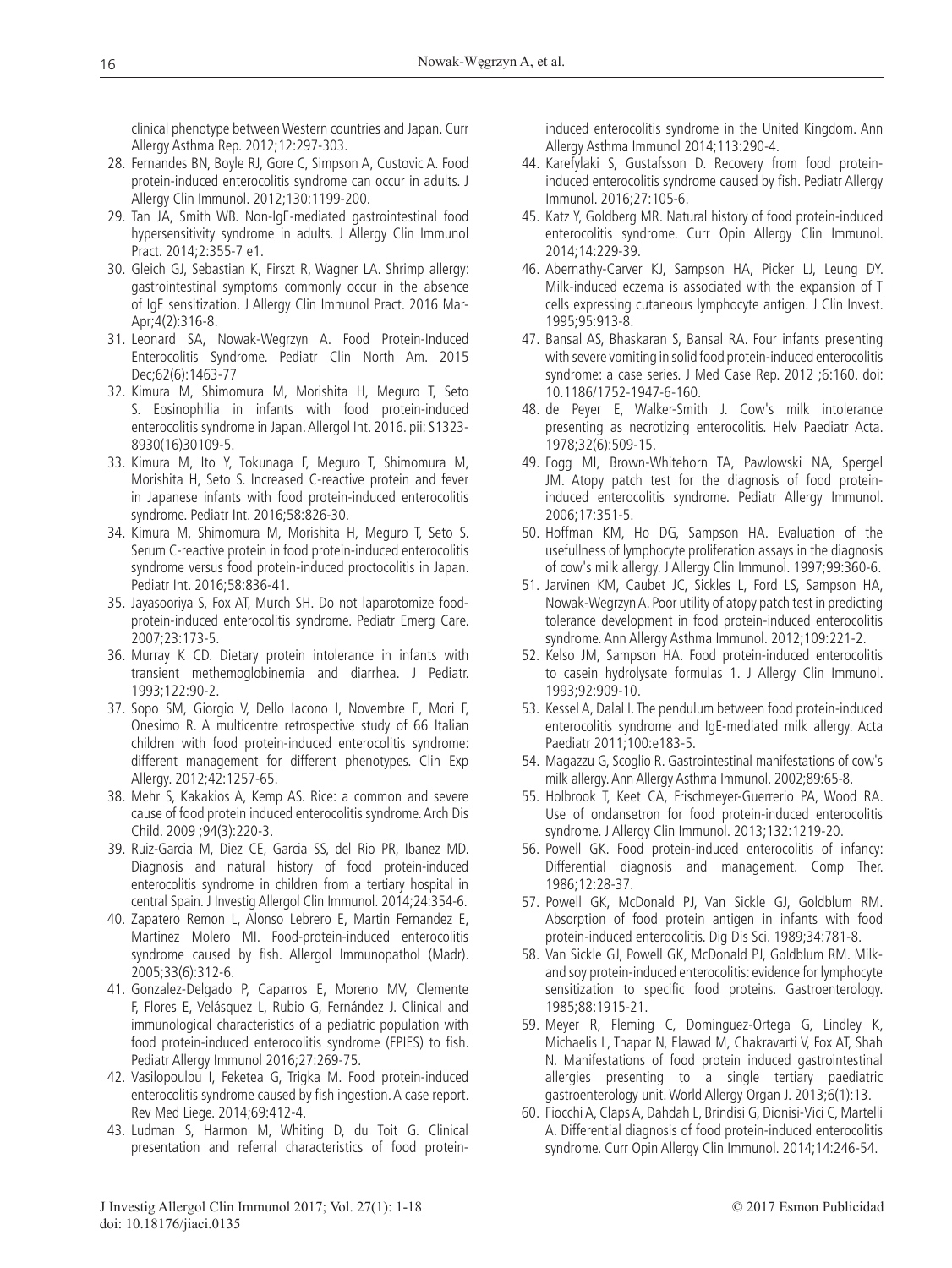- 61. Sicherer SH. Food protein-induced enterocolitis syndrome: Case presentations and management lessons. J Allergy Clin Immunol. 2005;115:149-56.
- 62. Sicherer SH. Food protein-induced entercolitis syndrome: clinical perspectives. J Pediatr Gastroenterol Nutr. 2000;30:45- 9.
- 63. Nowak-Wegrzyn A, Assa'ad AH, Bahna SL, Bock SA, Sicherer SH, Teuber SS. Work Group report: oral food challenge testing. J Allergy Clin Immunol. 2009;123:S365-83.
- 64. Jarvinen K, Nowak-Wegrzyn A. Food protein-induced enterocolitis syndrome: Current management strategies. J Allergy Clin Immunol Pract. 2013;1:317.
- 65. Miceli Sopo S, Battista A, Greco M, Monaco S. Ondansetron for food protein-induced enterocolitis syndrome. Int Arch Allergy Immunol. 2014;164:137-9.
- 66. Miceli Sopo S, Bersani G, Monaco S, Cerchiara G, Lee E, Campbell D, Mehr S. Ondansetron in acute food proteininduced enterocolitis syndrome, a retrospective case-control study. Allergy 2016 [Epub ahead of print].
- 67. Burks AW, Jones SM, Boyce JA, Sicherer SH, Wood RA, Assa'ad A, Sampson HA. NIAID-sponsored 2010 guidelines for managing food allergy: applications in the pediatric population. Pediatrics. 2011;128:955-65.
- 68. Hwang JB, Song JY, Kang YN, Kim SP, Suh SI, Kam S, Choi WJ.. The significance of gastric juice analysis for a positive challenge by a standard oral challenge test in typical cow's milk proteininduced enterocolitis. J Korean Med Sci. 2008;23:251-5.
- 69. Masumoto K, Takahashi Y, Nakatsuji T, Arima T, Kukita J. Radiological findings in two patients with cow's milk allergic enterocolitis. Asian J Surg. 2004;27:238-40.
- 70. Richards DG, Somers S, Issenman RM, Stevenson GW. Cow's milk protein/soy protein allergy: gastrointestinal imaging. Radiology. 1988;167:721-3.
- 71. McIlhenny J, Sutphen JL, Block CA. Food allergy presenting as obstruction in an infant. Am J Roentgenol. 1988;150:373-5.
- 72. Burks AW, Tang M, Sicherer S, Muraro A, Eigenmann PA, Ebisawa M, Fiocchi A, Chiang W, Beyer K, Wood R, Hourihane J, Jones SM, Lack G, Sampson HA. ICON: Food allergy. J Allergy Clin Immunol. 2012;129:906-20.
- 73. Miceli Sopo S, Greco M, Monaco S, Tripodi S, Calvani M. Food protein-induced enterocolitis syndrome, from practice to theory. Expert Rev Clin Immunol. 2013;9(8):707-15.
- 74. Boyce JA, Assa'ad A, Burks AW, Jones SM, Sampson HA, Wood RA, Plaut M, Cooper SF, Fenton MJ, Arshad SH, Bahna SL, Beck LA, Byrd-Bredbenner C, Camargo CA Jr, Eichenfield L, Furuta GT, Hanifin JM, Jones C, Kraft M, Levy BD, Lieberman P, Luccioli S, McCall KM, Schneider LC, Simon RA, Simons FE, Teach SJ, Yawn BP, Schwaninger JM; NIAID-Sponsored Expert Panel. Guidelines for the Diagnosis and Management of Food Allergy in the United States: Summary of the NIAID-Sponsored Expert Panel Report. J Allergy Clin Immunol. 2010;126:1105-18.
- 75. Miceli Sopo S, Battista A, Greco M, Monaco S. Ondansetron for food protein–induced enterocolitis syndrome. Int Arch Allergy Immunol. 2014;164:137-9.
- 76. Mane SK, Hollister ME, Bahna SL. Food protein-induced enterocolitis syndrome to trivial oral mucosal contact. Eur J Pediatr. 2014;173:1545-7.
- 77. Nowak-Wegrzyn A, Bloom KA, Sicherer SH, Shreffler WG, Noone S, Wanich N, Sampson HA. Tolerance to extensively

heated milk in children with cow's milk allergy. J Allergy Clin Immunol. 2008;122:342-7, 347.

- 78. Ford LS, Bloom KA, Nowak-Wegrzyn AH, Shreffler WG, Masilamani M, Sampson HA. Basophil reactivity, wheal size, and immunoglobulin levels distinguish degrees of cow's milk tolerance. J Allergy Clin Immunol. 2013;131:180-6 e1-3.
- 79. Kim JS, Nowak-Wegrzyn A, Sicherer SH, Noone S, Moshier EL, Sampson HA. Dietary baked milk accelerates the resolution of cow's milk allergy in children. J Allergy Clin Immunol. 2011;128:125-31.
- 80. Lemon-Mule H, Sampson HA, Sicherer SH, Shreffler WG, Noone S, Nowak-Wegrzyn A. Immunologic changes in children with egg allergy ingesting extensively heated egg. J Allergy Clin Immunol 2008;122:977-83.
- 81. Leung J, Hundal NV, Katz AJ, Shreffler WG, Yuan Q, Butterworth CA, Hesterberg PE. Tolerance of baked milk in patients with cow's milk-mediated eosinophilic esophagitis. J Allergy Clin Immunol. 2013;132:1215-16 e1.
- 82. Miceli Sopo S, Buonsenso D, Monaco S, Crocco S, Longo G, Calvani M. Food protein-induced enterocolitis syndrome (FPIES) and well cooked foods: a working hypothesis. Allergol Immunopathol (Madr) 2013;41:346-8.
- 83. Kleinman RE. American Academy of Pediatrics recommendations for complementary feeding. Pediatrics. 2000;106:1274.
- 84. Sopo SM, Iacono ID, Greco M, Monti G. Clinical management of food protein-induced enterocolitis syndrome. Curr Opin Allergy Clin Immunol. 2014;14(3):240-5.
- 85. Businco L, Giampietro PG, Lucenti P, Lucaroni F, Pini C, Di Felice G, Iacovacci P, Curadi C, Orlandi M. Allergenicity of mare's milk in children with cow's milk allergy. J Allergy Clin Immunol. 2000;105:1031-4.
- 86. Bellioni-Businco B, Paganelli R, Lucenti P, Giampietro PG, Perborn H, Businco L. Allergenicity of goat's milk in children with cow's milk allergy. J Allergy Clin Immunol. 1999;103:1191-4.
- 87. Jarvinen KM, Chatchatee P. Mammalian milk allergy: clinical suspicion, cross-reactivities and diagnosis. Curr Opin Allergy Clin Immunol. 2009;9:251-8.
- 88. Monti G, Castagno E, Liguori SA, Lupica MM, Tarasco V, Viola S, Tovo PA. Food protein-induced enterocolitis syndrome by cow's milk proteins passed through breast milk. J Allergy Clin Immunol. 2011;127:679-80.
- 89. Tan J, Campbell D, Mehr S. Food protein-induced enterocolitis syndrome in an exclusively breast-fed infant-an uncommon entity. J Allergy Clin Immunol. 2012;129:873, author reply 873-4.
- 90. Fleischer DM, Spergel JM, Assa'ad AH, Pongracic JA. Primary prevention of allergic disease through nutritional interventions. J Allergy Clin Immunol Pract. 2013;1:29-36.
- 91. Gryboski J. Gastrointestinal milk allergy in infancy. Pediatrics. 1967;40:354-62.
- 92. Halpin TC, Byrne WJ, Ament ME. Colitis, persistent diarrhea, and soy protein intolerance. J Pediatr 1977;91:404-7.
- 93. Fontaine JL, Navarro J. Small intestinal biopsy in cow's milk protein allergy in infancy. Arch Dis Child. 1975;50:357-62.
- 94. Goldman H, Proujansky R. Allergic proctitis and gastroenteritis in children. Clinical and mucosal biopsy features in 53 cases. Am J Surg Pathol. 1986;10:75-86.
- 95. Jenkins HR, Pincott JR, Soothill JF, Milla PJ, Harries JT. Food allergy:the major cause of infantile colitis. Arch Dis Child. 1984;59:326-9.